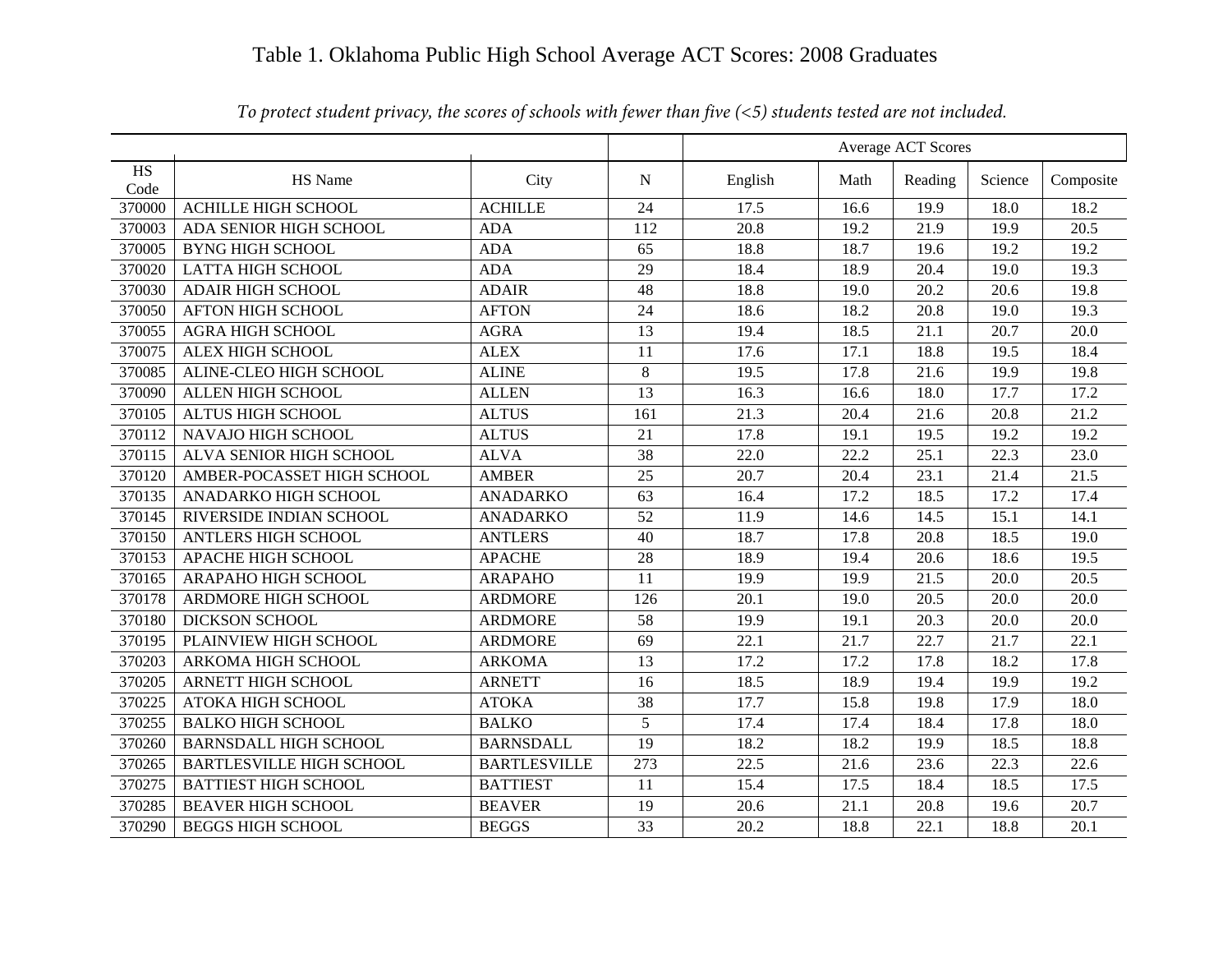| 370300 | <b>BENNINGTON HIGH SCHOOL</b>        | <b>BENNINGTON</b>             | 13              | 19.3              | 17.7 | 21.4 | 18.7 | 19.4              |
|--------|--------------------------------------|-------------------------------|-----------------|-------------------|------|------|------|-------------------|
| 370310 | <b>BETHANY HIGH SCHOOL</b>           | <b>BETHANY</b>                | 68              | 21.6              | 20.1 | 21.9 | 21.4 | 21.4              |
| 370325 | <b>BINGER ONEY HIGH SCHOOL</b>       | <b>BINGER</b>                 | 12              | 18.9              | 17.2 | 20.8 | 18.9 | 18.8              |
| 370330 | <b>BIXBY HIGH SCHOOL</b>             | <b>BIXBY</b>                  | 194             | 21.4              | 19.9 | 21.8 | 21.1 | 21.2              |
| 370340 | <b>BLACKWELL HIGH SCHOOL</b>         | <b>BLACKWELL</b>              | $\overline{28}$ | $\overline{20.3}$ | 19.4 | 22.8 | 21.5 | $\overline{21.1}$ |
| 370345 | <b>BLAIR SCHOOL</b>                  | <b>BLAIR</b>                  | 9               | 18.4              | 17.0 | 21.3 | 19.3 | 19.3              |
| 370353 | <b>BLANCHARD HIGH SCHOOL</b>         | <b>BLANCHARD</b>              | 63              | 21.4              | 20.3 | 22.0 | 20.4 | 21.1              |
| 370355 | BRIDGE CREEK HIGH SCHOOL             | <b>BLANCHARD</b>              | $\overline{39}$ | 20.0              | 19.1 | 21.1 | 20.9 | 20.4              |
| 370380 | <b>BLUEJACKET HIGH SCHOOL</b>        | <b>BLUEJACKET</b>             | $\overline{7}$  | 17.4              | 18.1 | 19.4 | 20.0 | 18.9              |
| 370385 | <b>BOISE CITY HIGH SCHOOL</b>        | <b>BOISE CITY</b>             | 17              | 17.3              | 16.8 | 20.1 | 17.1 | 18.1              |
| 370390 | ROCK CREEK HIGH SCHOOL               | <b>BOKCHITO</b>               | $\overline{24}$ | 20.1              | 18.9 | 20.8 | 20.6 | $\overline{20.3}$ |
| 370395 | <b>BOKOSHE HIGH SCHOOL</b>           | <b>BOKOSHE</b>                | 10              | 13.2              | 14.9 | 16.0 | 17.0 | 15.3              |
| 370410 | <b>BOSWELL HIGH SCHOOL</b>           | <b>BOSWELL</b>                | 12              | 19.8              | 18.3 | 20.9 | 17.8 | 19.3              |
| 370415 | <b>BOWLEGS HIGH SCHOOL</b>           | <b>BOWLEGS</b>                | 14              | 17.9              | 16.8 | 19.0 | 18.9 | 18.3              |
| 370425 | BOYNTON MOTON PUBLIC SCHOOL          | <b>BOYNTON</b>                | 12              | 10.9              | 14.3 | 14.6 | 15.2 | 13.9              |
| 370450 | <b>BRAY-DOYLE HIGH SCHOOL</b>        | <b>MARLOW</b>                 | 18              | 18.9              | 17.1 | 20.8 | 18.6 | 18.8              |
| 370465 | BRISTOW SENIOR HIGH SCHOOL           | <b>BRISTOW</b>                | 54              | 20.8              | 19.3 | 21.4 | 20.5 | 20.6              |
| 370470 | <b>BROKEN ARROW HIGH SCHOOL</b>      | <b>BROKEN</b><br><b>ARROW</b> | 628             | 22.1              | 21.4 | 22.4 | 21.5 | 22.0              |
| 370475 | <b>UNION HIGH SCHOOL</b>             | <b>TULSA</b>                  | 638             | 22.3              | 21.8 | 23.0 | 22.2 | 22.5              |
| 370478 | <b>BROKEN BOW HIGH SCHOOL</b>        | <b>BROKEN BOW</b>             | 105             | 18.2              | 18.0 | 20.1 | 18.4 | 18.8              |
| 370495 | <b>BUFFALO HIGH SCHOOL</b>           | <b>BUFFALO</b>                | 9               | 17.4              | 16.7 | 16.9 | 17.7 | 17.3              |
| 370510 | TURNER HIGH SCHOOL                   | <b>BURNEYVILLE</b>            | $\overline{16}$ | 15.9              | 17.8 | 16.0 | 18.3 | 17.1              |
| 370515 | <b>BURNS FLAT-DILL CITY HIGH SCH</b> | <b>BURNS FLAT</b>             | 27              | 19.4              | 20.0 | 19.6 | 19.9 | 19.9              |
| 370530 | <b>CACHE HIGH SCHOOL</b>             | <b>CACHE</b>                  | $\overline{45}$ | 19.3              | 19.2 | 20.1 | 19.9 | 19.8              |
| 370535 | CADDO HIGH SCHOOL                    | <b>CADDO</b>                  | 26              | 17.7              | 17.2 | 20.3 | 18.3 | 18.5              |
| 370545 | <b>CALERA HIGH SCHOOL</b>            | <b>CALERA</b>                 | 21              | 17.8              | 17.7 | 18.4 | 18.4 | 18.2              |
| 370550 | <b>CALUMET HIGH SCHOOL</b>           | <b>CALUMET</b>                | 9               | $\overline{20.2}$ | 18.3 | 22.1 | 19.9 | $\overline{20.3}$ |
| 370555 | <b>CALVIN HIGH SCHOOL</b>            | <b>CALVIN</b>                 | 6               | 15.0              | 17.5 | 17.5 | 19.3 | 17.7              |
| 370565 | <b>CAMERON HIGH SCHOOL</b>           | <b>CAMERON</b>                | 8               | 20.1              | 19.3 | 20.1 | 19.3 | 19.5              |
| 370570 | <b>CANADIAN HIGH SCHOOL</b>          | <b>CANADIAN</b>               | 12              | 19.3              | 17.8 | 17.8 | 19.8 | 18.8              |
| 370580 | <b>CANTON HIGH SCHOOL</b>            | <b>CANTON</b>                 | 23              | 19.3              | 19.5 | 21.9 | 19.9 | 20.3              |
| 370585 | <b>CANUTE HIGH SCHOOL</b>            | <b>CANUTE</b>                 | 10              | 18.8              | 19.4 | 19.9 | 19.9 | 19.6              |
| 370615 | <b>CARNEGIE HIGH SCHOOL</b>          | <b>CARNEGIE</b>               | 23              | 18.6              | 17.8 | 19.5 | 18.9 | 18.8              |
| 370620 | <b>CARNEY HIGH SCHOOL</b>            | <b>CARNEY</b>                 | 10              | 18.3              | 17.6 | 19.7 | 17.5 | 18.3              |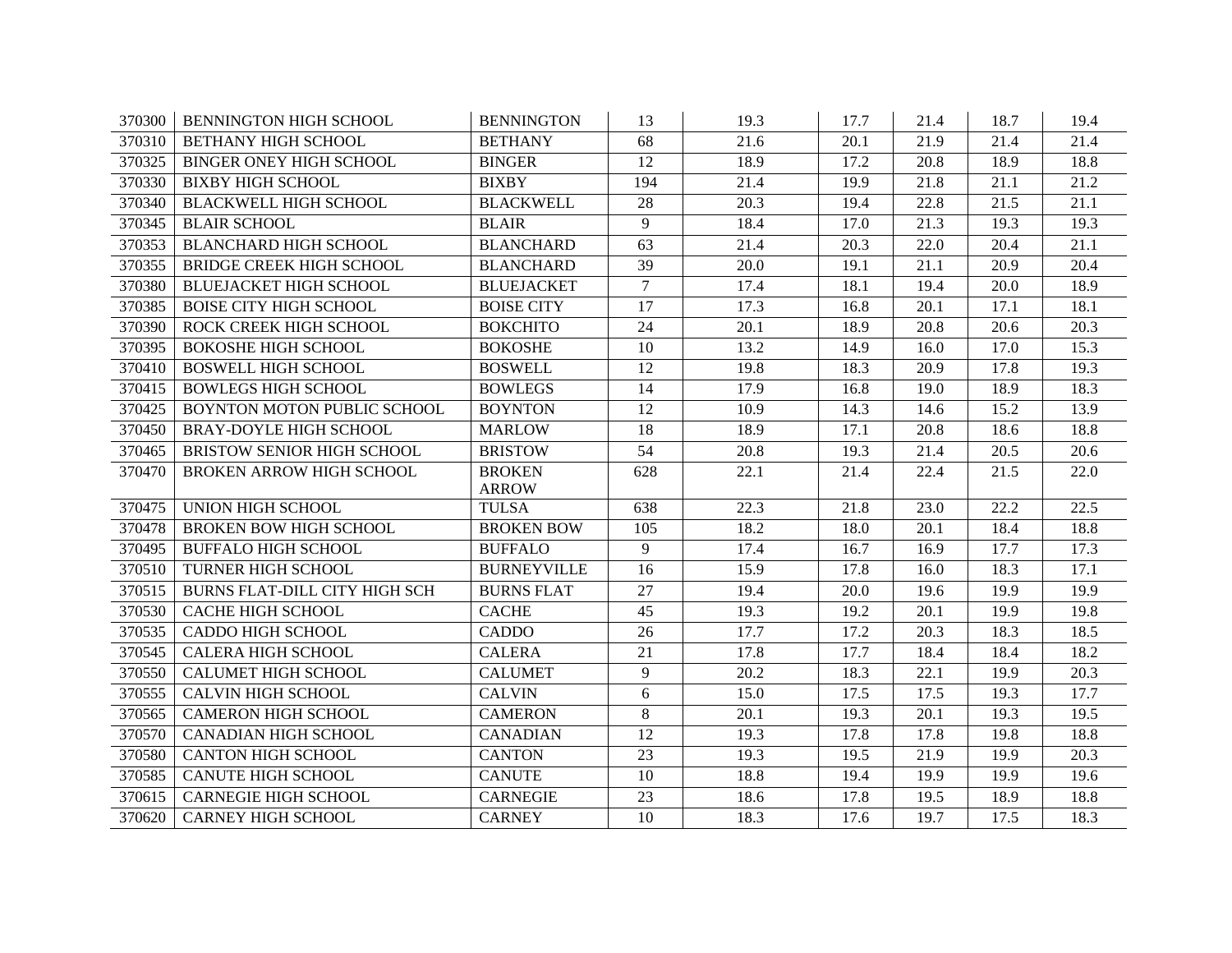| 370645 | <b>CASHION HIGH SCHOOL</b>         | <b>CASHION</b>      | 26              | 20.3              | 21.0 | 22.4 | 20.3 | 21.2 |
|--------|------------------------------------|---------------------|-----------------|-------------------|------|------|------|------|
| 370650 | <b>CATOOSA HIGH SCHOOL</b>         | <b>CATOOSA</b>      | 66              | 20.0              | 18.9 | 21.4 | 20.3 | 20.3 |
| 370655 | <b>CEMENT HIGH SCHOOL</b>          | <b>CEMENT</b>       | $\tau$          | 20.1              | 19.6 | 19.6 | 20.7 | 20.0 |
| 370675 | <b>CHANDLER HIGH SCHOOL</b>        | <b>CHANDLER</b>     | 52              | 20.4              | 19.6 | 22.1 | 19.8 | 20.5 |
| 370680 | <b>CHATTANOOGA HIGH SCHOOL</b>     | <b>CHATTANOOGA</b>  | 8               | 21.9              | 20.3 | 21.1 | 20.0 | 20.9 |
| 370690 | CHECOTAH HIGH SCHOOL               | <b>CHECOTAH</b>     | 52              | 20.1              | 18.9 | 20.3 | 19.7 | 19.9 |
| 370700 | <b>CHELSEA HIGH SCHOOL</b>         | <b>CHELSEA</b>      | 54              | 18.1              | 17.0 | 19.3 | 18.4 | 18.4 |
| 370705 | <b>CHEROKEE SENIOR HIGH SCHOOL</b> | <b>CHEROKEE</b>     | 18              | 18.6              | 17.8 | 18.3 | 18.4 | 18.4 |
| 370715 | <b>CHEYENNE HIGH SCHOOL</b>        | <b>CHEYENNE</b>     | 12              | 20.0              | 18.4 | 22.1 | 19.0 | 20.0 |
| 370718 | CHICKASHA HIGH SCHOOL              | <b>CHICKASHA</b>    | 90              | 19.9              | 19.1 | 20.6 | 20.0 | 20.0 |
| 370760 | <b>CHOCTAW HIGH SCHOOL</b>         | <b>CHOCTAW</b>      | 205             | 20.0              | 19.2 | 21.2 | 19.8 | 20.2 |
| 370765 | <b>CHOUTEAU HIGH SCHOOL</b>        | <b>CHOUTEAU</b>     | 30              | 19.8              | 18.4 | 21.4 | 20.6 | 20.2 |
| 370770 | <b>CLAREMORE HIGH SCHOOL</b>       | <b>CLAREMORE</b>    | 186             | 22.3              | 21.2 | 23.1 | 21.8 | 22.2 |
| 370780 | SEQUOYAH HIGH SCHOOL               | <b>CLAREMORE</b>    | 59              | 20.3              | 19.9 | 21.3 | 19.2 | 20.3 |
| 370787 | <b>VERDIGRIS SCHOOL</b>            | <b>CLAREMORE</b>    | 53              | 20.7              | 20.1 | 22.1 | 20.5 | 20.9 |
| 370790 | <b>CLAYTON HIGH SCHOOL</b>         | <b>CLAYTON</b>      | 25              | 16.7              | 16.9 | 17.5 | 17.1 | 17.2 |
| 370805 | <b>CLEVELAND HIGH SCHOOL</b>       | <b>CLEVELAND</b>    | 58              | 21.1              | 18.7 | 21.8 | 19.9 | 20.5 |
| 370810 | <b>CLINTON HIGH SCHOOL</b>         | <b>CLINTON</b>      | 59              | 17.5              | 18.5 | 18.2 | 19.3 | 18.5 |
| 370840 | <b>COALGATE HIGH SCHOOL</b>        | <b>COALGATE</b>     | 39              | 19.7              | 17.9 | 20.4 | 18.6 | 19.2 |
| 370845 | <b>COLBERT HIGH SCHOOL</b>         | <b>COLBERT</b>      | 22              | 16.5              | 16.8 | 17.8 | 16.2 | 16.9 |
| 370855 | <b>COLCORD HIGH SCHOOL</b>         | <b>COLCORD</b>      | 32              | 19.3              | 17.2 | 19.7 | 18.8 | 18.8 |
| 370865 | <b>COLLINSVILLE HIGH SCHOOL</b>    | <b>COLLINSVILLE</b> | 79              | 20.0              | 18.9 | 20.2 | 20.2 | 19.9 |
| 370875 | <b>COMANCHE HIGH SCHOOL</b>        | <b>COMANCHE</b>     | $\overline{35}$ | 18.1              | 17.8 | 19.9 | 18.1 | 18.6 |
| 370880 | <b>COMMERCE HIGH SCHOOL</b>        | <b>COMMERCE</b>     | 22              | 17.2              | 17.1 | 17.6 | 16.7 | 17.3 |
| 370895 | <b>COPAN HIGH SCHOOL</b>           | <b>COPAN</b>        | $\overline{25}$ | 17.2              | 17.0 | 18.6 | 17.2 | 17.6 |
| 370900 | <b>CORDELL HIGH SCHOOL</b>         | <b>CORDELL</b>      | 29              | $\overline{21.3}$ | 19.6 | 21.1 | 19.2 | 20.5 |
| 370910 | MIDWAY HIGH SCHOOL                 | <b>COUNCIL HILL</b> | 13              | 18.8              | 18.5 | 20.8 | 17.3 | 19.0 |
| 370915 | <b>COVINGTON-DOUGLAS HIGH</b>      | <b>COVINGTON</b>    | 11              | 17.5              | 17.9 | 19.8 | 19.2 | 18.6 |
|        | <b>SCHOOL</b>                      |                     |                 |                   |      |      |      |      |
| 370920 | <b>COWETA HIGH SCHOOL</b>          | <b>COWETA</b>       | 91              | 19.9              | 18.5 | 21.4 | 19.7 | 20.0 |
| 370930 | <b>COYLE HIGH SCHOOL</b>           | <b>COYLE</b>        | 14              | 17.4              | 17.5 | 20.7 | 19.4 | 18.9 |
| 370945 | <b>CRESCENT SENIOR HIGH SCHOOL</b> | <b>CRESCENT</b>     | 34              | 19.2              | 18.9 | 21.1 | 19.6 | 19.8 |
| 370948 | <b>BUTNER HIGH SCHOOL</b>          | <b>CROMWELL</b>     | $\tau$          | 19.3              | 16.3 | 19.0 | 17.7 | 18.3 |
| 370955 | <b>CROWDER HIGH SCHOOL</b>         | <b>CROWDER</b>      | 20              | 20.5              | 19.9 | 22.0 | 19.9 | 20.7 |
| 370965 | <b>CUSHING HIGH SCHOOL</b>         | <b>CUSHING</b>      | 66              | 20.8              | 20.4 | 21.7 | 20.5 | 21.0 |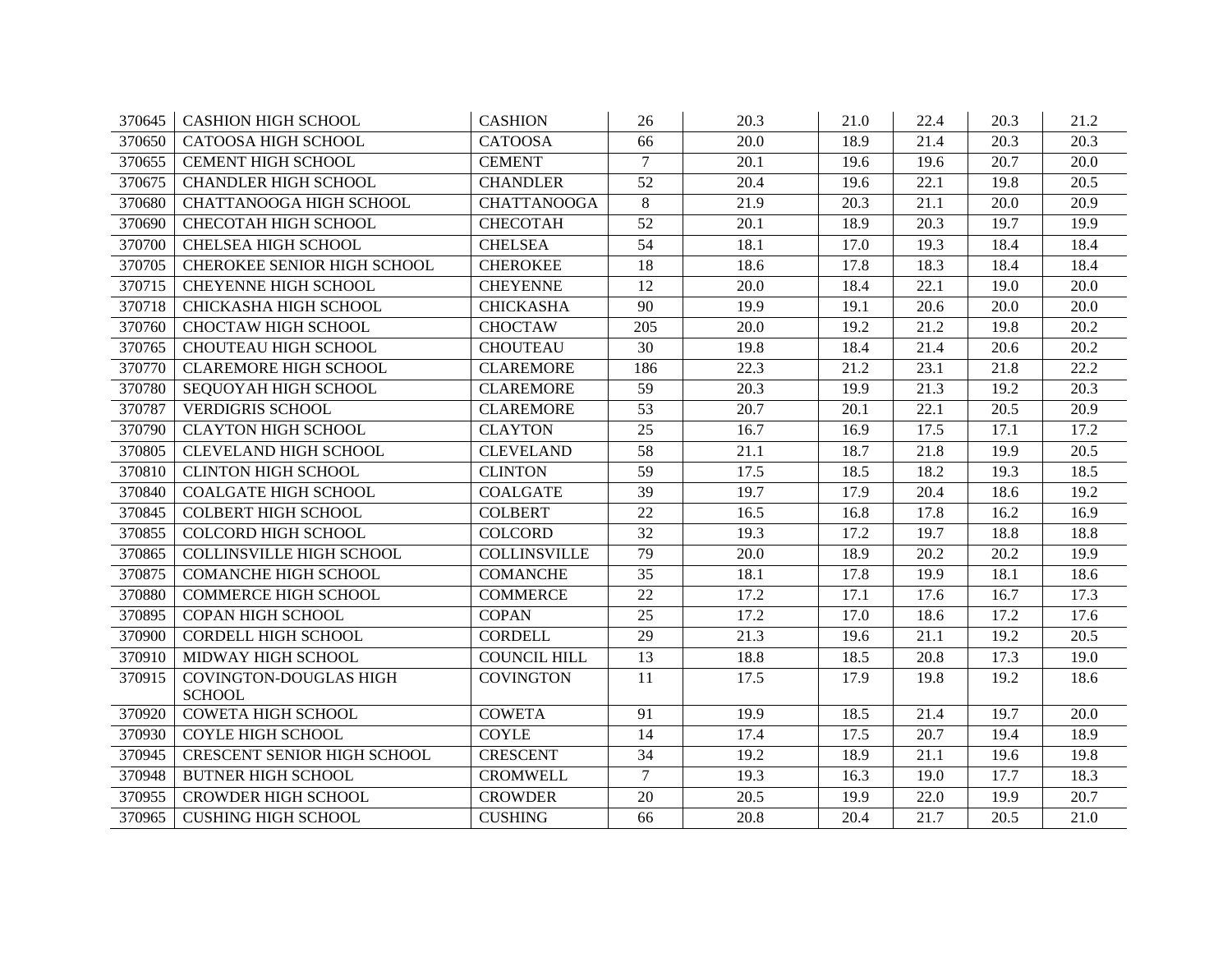| 370980 | <b>CYRIL HIGH SCHOOL</b>     | <b>CYRIL</b>       | 14             | 17.7              | 18.5 | 18.0 | 19.3              | 18.4 |
|--------|------------------------------|--------------------|----------------|-------------------|------|------|-------------------|------|
| 370990 | <b>DALE SCHOOL</b>           | <b>DALE</b>        | 29             | 19.2              | 19.3 | 19.9 | 19.1              | 19.4 |
| 370995 | DAVENPORT PUBLIC SCHOOL      | <b>DAVENPORT</b>   | 22             | 19.4              | 18.5 | 20.1 | 18.2              | 19.2 |
| 371000 | <b>DAVIDSON HIGH SCHOOL</b>  | <b>DAVIDSON</b>    | $\tau$         | 14.6              | 15.4 | 17.4 | 15.7              | 15.7 |
| 371015 | <b>DAVIS HIGH SCHOOL</b>     | <b>DAVIS</b>       | 41             | $\overline{20.5}$ | 20.4 | 21.9 | 20.2              | 21.0 |
| 371045 | DEPEW HIGH SCHOOL            | <b>DEPEW</b>       | 17             | 18.3              | 18.2 | 20.4 | 18.4              | 19.0 |
| 371050 | DEWAR PUBLIC SCHOOLS         | <b>DEWAR</b>       | 10             | 17.9              | 18.0 | 18.9 | 17.7              | 18.2 |
| 371055 | DEWEY HIGH SCHOOL            | <b>DEWEY</b>       | 57             | 18.8              | 18.5 | 21.0 | 19.8              | 19.7 |
| 371058 | <b>DIBBLE HIGH SCHOOL</b>    | <b>DIBBLE</b>      | 20             | 16.9              | 17.0 | 16.7 | 19.4              | 17.7 |
| 371080 | DOVER HIGH SCHOOL            | <b>DOVER</b>       | 9              | 17.0              | 18.1 | 19.2 | 19.0              | 18.4 |
| 371090 | DRUMMOND HIGH SCHOOL         | <b>DRUMMOND</b>    | 19             | 22.2              | 20.3 | 22.4 | 19.7              | 21.2 |
| 371095 | DRUMRIGHT HIGH SCHOOL        | <b>DRUMRIGHT</b>   | 28             | 18.5              | 18.0 | 20.0 | 19.1              | 19.0 |
| 371100 | <b>OLIVE HIGH SCHOOL</b>     | <b>DRUMRIGHT</b>   | 10             | 16.3              | 17.0 | 16.8 | 17.8              | 17.0 |
| 371105 | <b>DUKE HIGH SCHOOL</b>      | <b>DUKE</b>        | 8              | 16.8              | 17.3 | 16.8 | 18.0              | 17.4 |
| 371109 | DUNCAN HIGH SCHOOL           | <b>DUNCAN</b>      | 144            | 20.4              | 19.5 | 20.6 | 20.4              | 20.3 |
| 371115 | <b>EMPIRE HIGH SCHOOL</b>    | <b>DUNCAN</b>      | 28             | 15.7              | 16.3 | 16.5 | 16.7              | 16.4 |
| 371125 | <b>SILO HIGH SCHOOL</b>      | <b>DURANT</b>      | 24             | 20.7              | 18.5 | 22.7 | 20.3              | 20.8 |
| 371127 | DURANT SENIOR HIGH SCHOOL    | <b>DURANT</b>      | 124            | 21.1              | 20.5 | 22.5 | 20.9              | 21.4 |
| 371155 | EAGLETOWN HIGH SCHOOL        | <b>EAGLETOWN</b>   | 13             | 15.2              | 17.8 | 17.5 | 17.9              | 17.2 |
| 371165 | EARLSBORO HIGH SCHOOL        | <b>EARLSBORO</b>   | $\overline{7}$ | 20.0              | 20.3 | 20.3 | 22.1              | 20.7 |
| 371180 | DEER CREEK HIGH SCHOOL       | <b>EDMOND</b>      | 133            | 23.7              | 21.9 | 24.1 | 22.5              | 23.2 |
| 371185 | EDMOND MEMORIAL HIGH SCHOOL  | <b>EDMOND</b>      | 345            | 24.1              | 22.5 | 24.2 | 22.8              | 23.5 |
| 371186 | EDMOND NORTH HIGH SCHOOL     | <b>EDMOND</b>      | 460            | 23.8              | 23.3 | 24.8 | 23.2              | 23.9 |
| 371188 | EDMOND SANTA FE HIGH SCHOOL  | <b>EDMOND</b>      | 360            | 22.6              | 21.6 | 22.7 | 21.8              | 22.3 |
| 371195 | <b>ELGIN HIGH SCHOOL</b>     | <b>ELGIN</b>       | 60             | $\overline{21.2}$ | 19.6 | 22.1 | $\overline{21.1}$ | 21.1 |
| 371200 | ELK CITY HIGH SCHOOL         | <b>ELK CITY</b>    | 83             | 18.8              | 19.2 | 19.6 | 19.5              | 19.3 |
| 371210 | MERRITT HIGH SCHOOL          | <b>ELK CITY</b>    | 16             | 18.1              | 20.1 | 22.2 | 19.4              | 20.1 |
| 371220 | ELMORE CITY-PERNELL HIGH SCH | <b>ELMORE CITY</b> | 13             | 18.4              | 18.6 | 18.5 | 19.3              | 18.8 |
| 371230 | EL RENO HIGH SCHOOL          | <b>EL RENO</b>     | 96             | 18.9              | 19.2 | 20.3 | 19.5              | 19.6 |
| 371241 | CHISHOLM HIGH SCHOOL         | <b>ENID</b>        | 31             | 22.9              | 21.8 | 23.8 | 22.3              | 22.8 |
| 371242 | <b>ENID HIGH SCHOOL</b>      | <b>ENID</b>        | 208            | 20.6              | 20.3 | 21.8 | 21.2              | 21.1 |
| 371255 | <b>ERICK HIGH SCHOOL</b>     | <b>ERICK</b>       | 10             | 15.0              | 16.1 | 15.4 | 17.0              | 15.8 |
| 371265 | EUFAULA HIGH SCHOOL          | <b>EUFAULA</b>     | 40             | 21.0              | 19.0 | 21.6 | 20.0              | 20.5 |
| 371270 | WOODLAND HIGH SCHOOL         | <b>FAIRFAX</b>     | 20             | 20.2              | 19.4 | 22.1 | 20.0              | 20.6 |
| 371275 | <b>FAIRLAND HIGH SCHOOL</b>  | <b>FAIRLAND</b>    | 20             | 20.0              | 21.8 | 20.6 | 20.1              | 20.8 |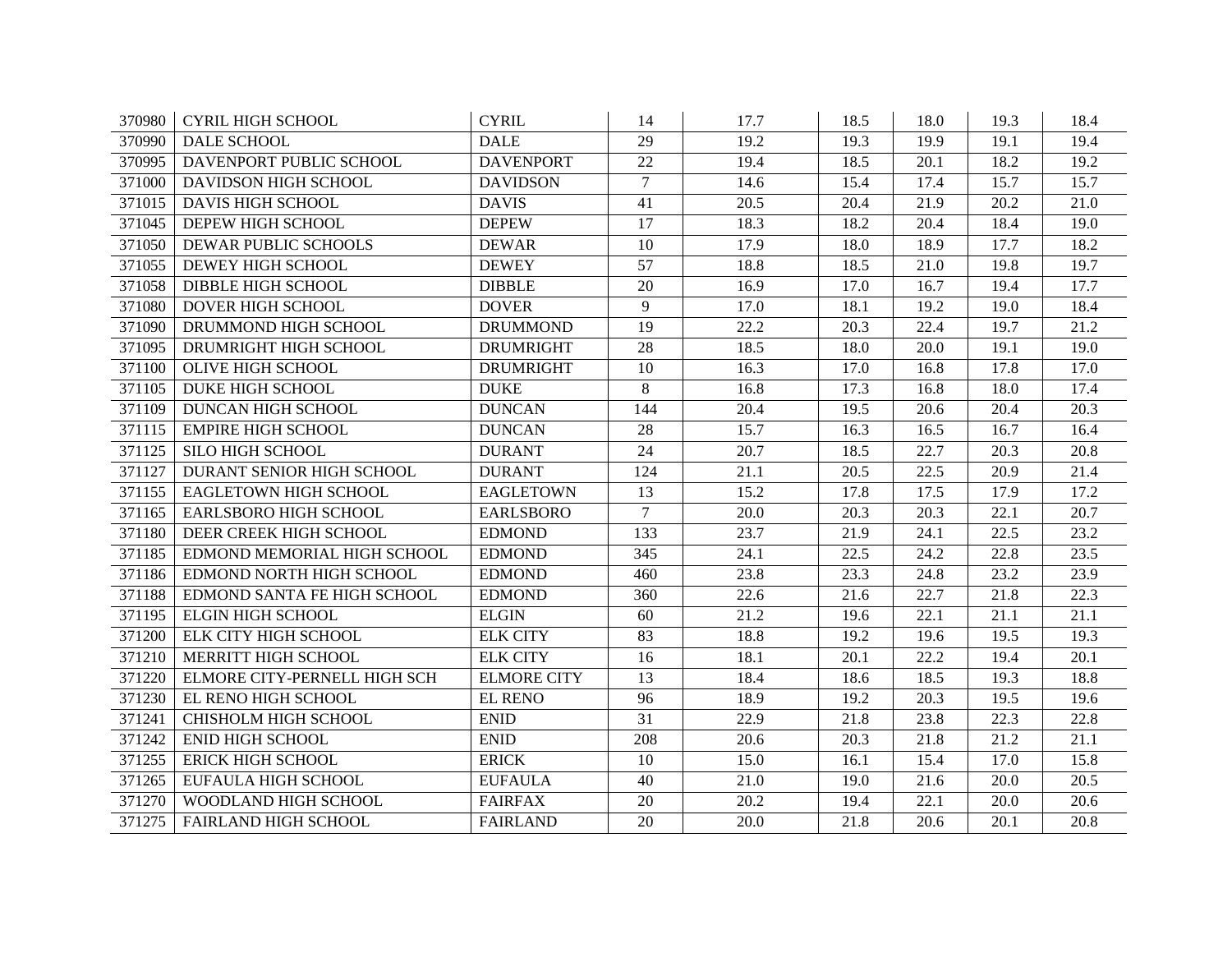| 371280 | <b>FAIRVIEW HIGH SCHOOL</b>       | <b>FAIRVIEW</b>    | 39     | 22.8 | 23.9 | 24.4 | 23.5              | 23.8              |
|--------|-----------------------------------|--------------------|--------|------|------|------|-------------------|-------------------|
| 371290 | <b>FARGO HIGH SCHOOL</b>          | FARGO              | $\tau$ | 18.1 | 16.7 | 18.0 | 19.0              | 18.1              |
| 371320 | FLETCHER HIGH SCHOOL              | <b>FLETCHER</b>    | 22     | 18.7 | 19.0 | 19.4 | 19.2              | 19.2              |
| 371330 | FORGAN HIGH SCHOOL                | <b>FORGAN</b>      | 5      | 21.2 | 20.2 | 22.4 | 16.6              | 20.2              |
| 371335 | FORT COBB BROXTON SCHOOL          | <b>FORT COBB</b>   | 17     | 19.4 | 20.4 | 21.6 | 20.9              | $\overline{20.8}$ |
| 371340 | FORT GIBSON HIGH SCHOOL           | <b>FORT GIBSON</b> | 76     | 22.0 | 19.7 | 22.2 | 20.7              | 21.2              |
| 371355 | FORT SUPPLY HIGH SCHOOL           | <b>FORT SUPPLY</b> | 6      | 14.2 | 15.2 | 18.5 | 16.3              | 16.2              |
| 371360 | FORT TOWSON HIGH SCHOOL           | FORT TOWSON        | 15     | 18.0 | 18.6 | 19.1 | 18.8              | 18.8              |
| 371375 | FOX HIGH SCHOOL                   | <b>FOX</b>         | 17     | 18.5 | 20.8 | 17.8 | 17.8              | 18.8              |
| 371380 | <b>FOYIL HIGH SCHOOL</b>          | <b>FOYIL</b>       | 16     | 20.8 | 19.8 | 21.8 | 20.8              | 20.9              |
| 371395 | FREDERICK HIGH SCHOOL             | <b>FREDERICK</b>   | 29     | 18.2 | 19.2 | 18.4 | 17.9              | 18.6              |
| 371415 | <b>GANS HIGH SCHOOL</b>           | <b>GANS</b>        | 19     | 17.1 | 18.1 | 17.6 | 17.2              | 17.5              |
| 371420 | <b>GARBER HIGH SCHOOL</b>         | <b>GARBER</b>      | 14     | 18.6 | 18.3 | 18.3 | 18.9              | 18.6              |
| 371435 | <b>GEARY HIGH SCHOOL</b>          | <b>GEARY</b>       | 16     | 17.8 | 16.8 | 18.9 | 17.4              | 18.0              |
| 371450 | <b>GERONIMO HIGH SCHOOL</b>       | <b>GERONIMO</b>    | 6      | 17.2 | 16.7 | 18.3 | 16.7              | 17.5              |
| 371465 | <b>GLENCOE HIGH SCHOOL</b>        | <b>GLENCOE</b>     | 6      | 17.3 | 17.3 | 20.8 | 18.8              | 18.7              |
| 371470 | <b>GLENPOOL HIGH SCHOOL</b>       | <b>GLENPOOL</b>    | 97     | 19.1 | 18.3 | 20.4 | 20.1              | 19.6              |
| 371480 | <b>GOODWELL HIGH SCHOOL</b>       | <b>GOODWELL</b>    | 12     | 20.0 | 19.1 | 19.8 | 21.8              | 20.3              |
| 371485 | <b>GORE HIGH SCHOOL</b>           | <b>GORE</b>        | 35     | 17.9 | 18.2 | 19.3 | 19.3              | 18.9              |
| 371515 | <b>GRANDFIELD HIGH SCHOOL</b>     | <b>GRANDFIELD</b>  | 10     | 17.4 | 17.3 | 19.6 | 19.5              | 18.5              |
| 371525 | <b>GRANITE HIGH SCHOOL</b>        | <b>GRANITE</b>     | 14     | 16.6 | 17.3 | 18.0 | 17.8              | 17.5              |
| 371550 | <b>GROVE HIGH SCHOOL</b>          | <b>GROVE</b>       | 80     | 19.6 | 20.5 | 21.5 | 20.9              | 20.7              |
| 371565 | <b>GUTHRIE SENIOR HIGH SCHOOL</b> | <b>GUTHRIE</b>     | 127    | 18.7 | 18.2 | 19.3 | 19.5              | 19.0              |
| 371570 | <b>GUYMON SENIOR HIGH SCHOOL</b>  | <b>GUYMON</b>      | 83     | 19.5 | 19.6 | 20.4 | 20.0              | 20.0              |
| 371580 | HAILEYVILLE HIGH SCHOOL           | <b>HAILEYVILLE</b> | 18     | 17.2 | 17.3 | 17.2 | 16.9              | 17.3              |
| 371585 | HAMMON HIGH SCHOOL                | <b>HAMMON</b>      | 8      | 16.3 | 16.3 | 17.9 | 17.3              | 17.1              |
| 371590 | HANNA HIGH SCHOOL                 | <b>HANNA</b>       | 5      | 14.8 | 15.6 | 18.8 | 16.4              | 16.4              |
| 371605 | <b>HARRAH HIGH SCHOOL</b>         | <b>HARRAH</b>      | 111    | 19.7 | 18.5 | 21.1 | $\overline{20.1}$ | $\overline{20.0}$ |
| 371610 | HARTSHORNE SENIOR HIGH SCHOOL     | <b>HARTSHORNE</b>  | 14     | 19.6 | 17.6 | 19.4 | 18.4              | 18.9              |
| 371625 | HASKELL HIGH SCHOOL               | <b>HASKELL</b>     | 30     | 17.2 | 17.6 | 18.0 | 18.3              | 17.8              |
| 371635 | HAWORTH HIGH SCHOOL               | <b>HAWORTH</b>     | 30     | 19.3 | 20.2 | 20.8 | 20.0              | 20.3              |
| 371655 | HEALDTON HIGH SCHOOL              | <b>HEALDTON</b>    | 27     | 19.2 | 17.9 | 18.6 | 18.2              | 18.7              |
| 371660 | HEAVENER SENIOR HIGH SCHOOL       | <b>HEAVENER</b>    | 42     | 20.0 | 18.6 | 21.1 | 19.0              | 19.7              |
| 371665 | TIMBERLAKE PUBLIC HIGH SCHOOL     | <b>HELENA</b>      | 18     | 21.6 | 21.9 | 22.2 | 21.7              | 21.9              |
| 371675 | HENNESSEY HIGH SCHOOL             | <b>HENNESSEY</b>   | 35     | 19.6 | 20.9 | 19.9 | 19.5              | 20.0              |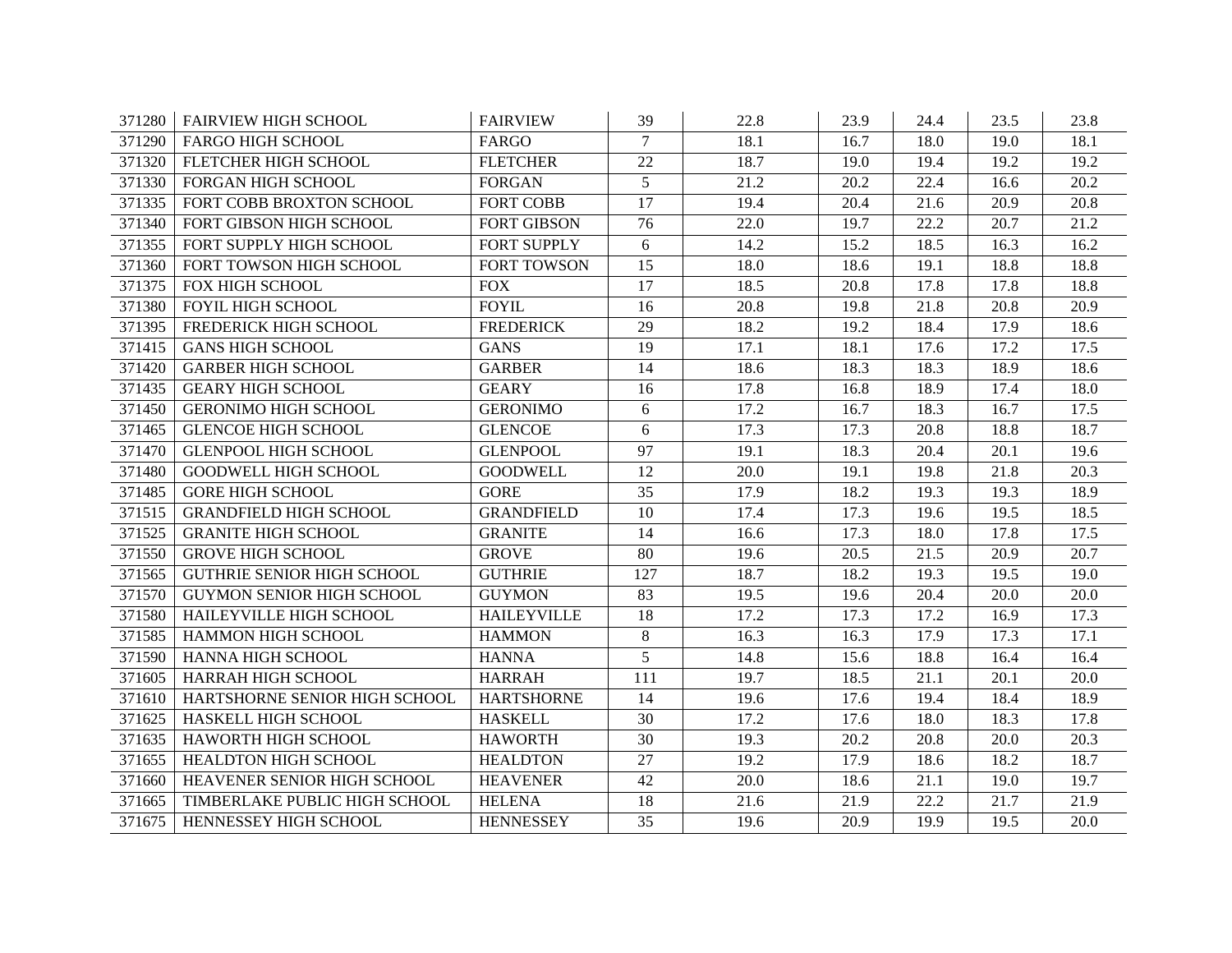| 371685 | HENRYETTA SR HIGH SCHOOL       | <b>HENRYETTA</b>   | 36              | 20.1 | 18.2 | 19.8 | 19.8 | 19.6 |
|--------|--------------------------------|--------------------|-----------------|------|------|------|------|------|
| 371700 | WILSON CONS HIGH SCHOOL        | <b>HENRYETTA</b>   | 12              | 17.3 | 16.4 | 17.3 | 17.0 | 17.0 |
| 371712 | HINTON HIGH SCHOOL             | <b>HINTON</b>      | 22              | 18.2 | 18.6 | 20.4 | 19.5 | 19.4 |
| 371740 | HOBART HIGH SCHOOL             | <b>HOBART</b>      | 47              | 18.3 | 18.9 | 18.8 | 19.0 | 18.9 |
| 371750 | HOLDENVILLE HIGH SCHOOL        | <b>HOLDENVILLE</b> | 35              | 19.1 | 18.4 | 19.8 | 18.3 | 19.0 |
| 371760 | MOSS HIGH SCHOOL               | <b>HOLDENVILLE</b> | 10              | 17.0 | 16.3 | 17.2 | 15.0 | 16.4 |
| 371775 | HOLLIS HIGH SCHOOL             | <b>HOLLIS</b>      | 16              | 23.4 | 22.3 | 22.8 | 20.2 | 22.2 |
| 371805 | HOMINY HIGH SCHOOL             | <b>HOMINY</b>      | 25              | 16.9 | 17.4 | 17.7 | 17.8 | 17.6 |
| 371820 | HOOKER HIGH SCHOOL             | <b>HOOKER</b>      | 23              | 20.1 | 21.0 | 22.2 | 20.4 | 21.0 |
| 371825 | HOWE HIGH SCHOOL               | <b>HOWE</b>        | $\overline{25}$ | 15.6 | 16.4 | 17.4 | 16.5 | 16.6 |
| 371840 | HUGO SENIOR HIGH SCHOOL        | <b>HUGO</b>        | $\overline{73}$ | 18.9 | 18.8 | 18.5 | 18.6 | 18.9 |
| 371845 | HULBERT HIGH SCHOOL            | <b>HULBERT</b>     | 15              | 14.6 | 15.4 | 17.1 | 15.3 | 15.8 |
| 371860 | HYDRO-EAKLY HIGH SCHOOL        | <b>HYDRO</b>       | 24              | 16.4 | 16.3 | 18.5 | 18.2 | 17.5 |
| 371870 | <b>IDABEL HIGH SCHOOL</b>      | <b>IDABEL</b>      | 57              | 18.6 | 18.3 | 19.9 | 19.4 | 19.1 |
| 371875 | <b>INDIAHOMA PUBLIC SCHOOL</b> | <b>INDIAHOMA</b>   | 9               | 17.6 | 18.6 | 18.2 | 18.4 | 18.4 |
| 371880 | <b>INDIANOLA HIGH SCHOOL</b>   | <b>INDIANOLA</b>   | 14              | 19.2 | 16.9 | 20.9 | 19.5 | 19.1 |
| 371885 | <b>INOLA HIGH SCHOOL</b>       | <b>INOLA</b>       | 68              | 19.9 | 18.9 | 21.5 | 20.3 | 20.3 |
| 371890 | <b>JAY HIGH SCHOOL</b>         | <b>JAY</b>         | 56              | 17.6 | 17.4 | 19.5 | 19.1 | 18.5 |
| 371905 | <b>JENKS HIGH SCHOOL</b>       | <b>JENKS</b>       | 555             | 23.5 | 23.2 | 24.1 | 22.7 | 23.5 |
| 371920 | <b>JONES HIGH SCHOOL</b>       | <b>JONES</b>       | 55              | 18.4 | 17.6 | 20.2 | 18.9 | 18.9 |
| 371925 | KANSAS HIGH SCHOOL             | <b>KANSAS</b>      | 27              | 19.2 | 20.3 | 22.1 | 21.0 | 20.8 |
| 371935 | KELLYVILLE HIGH SCHOOL         | <b>KELLYVILLE</b>  | 55              | 17.3 | 18.1 | 18.7 | 18.8 | 18.2 |
| 371965 | KEOTA SCHOOL                   | <b>KEOTA</b>       | 8               | 18.9 | 17.1 | 20.5 | 18.3 | 18.9 |
| 371970 | KETCHUM HIGH SCHOOL            | <b>KETCHUM</b>     | 24              | 17.5 | 17.1 | 18.8 | 17.5 | 17.9 |
| 371985 | KIEFER HIGH SCHOOL             | <b>KIEFER</b>      | 12              | 20.8 | 18.8 | 21.6 | 20.0 | 20.4 |
| 371995 | KINGFISHER HIGH SCHOOL         | <b>KINGFISHER</b>  | 70              | 19.5 | 19.9 | 20.1 | 19.3 | 19.8 |
| 372000 | KINGSTON HIGH SCHOOL           | <b>KINGSTON</b>    | 50              | 17.3 | 17.7 | 18.4 | 17.2 | 17.8 |
| 372005 | KINTA HIGH SCHOOL              | <b>KINTA</b>       | 6               | 17.5 | 15.8 | 19.8 | 19.2 | 18.3 |
| 372015 | KIOWA HIGH SCHOOL              | <b>KIOWA</b>       | 10              | 20.7 | 18.4 | 20.5 | 21.0 | 20.3 |
| 372030 | KONAWA HIGH SCHOOL             | <b>KONAWA</b>      | 22              | 18.3 | 18.8 | 18.4 | 19.3 | 18.9 |
| 372040 | KREMLIN-HILLSDALE SCHOOL       | <b>KREMLIN</b>     | 14              | 23.1 | 22.3 | 24.9 | 22.0 | 23.2 |
| 372045 | <b>CIMARRON HIGH SCHOOL</b>    | <b>LAHOMA</b>      | 19              | 22.1 | 22.1 | 22.4 | 22.0 | 22.2 |
| 372050 | DEER CREEK LAMONT HIGH SCHOOL  | <b>LAMONT</b>      | 19              | 19.2 | 19.7 | 18.4 | 19.2 | 19.3 |
| 372060 | <b>LAVERNE HIGH SCHOOL</b>     | <b>LAVERNE</b>     | 24              | 18.8 | 18.9 | 18.8 | 19.0 | 18.9 |
| 372064 | MACARTHUR HIGH SCHOOL          | <b>LAWTON</b>      | 191             | 19.8 | 18.7 | 20.5 | 19.5 | 19.7 |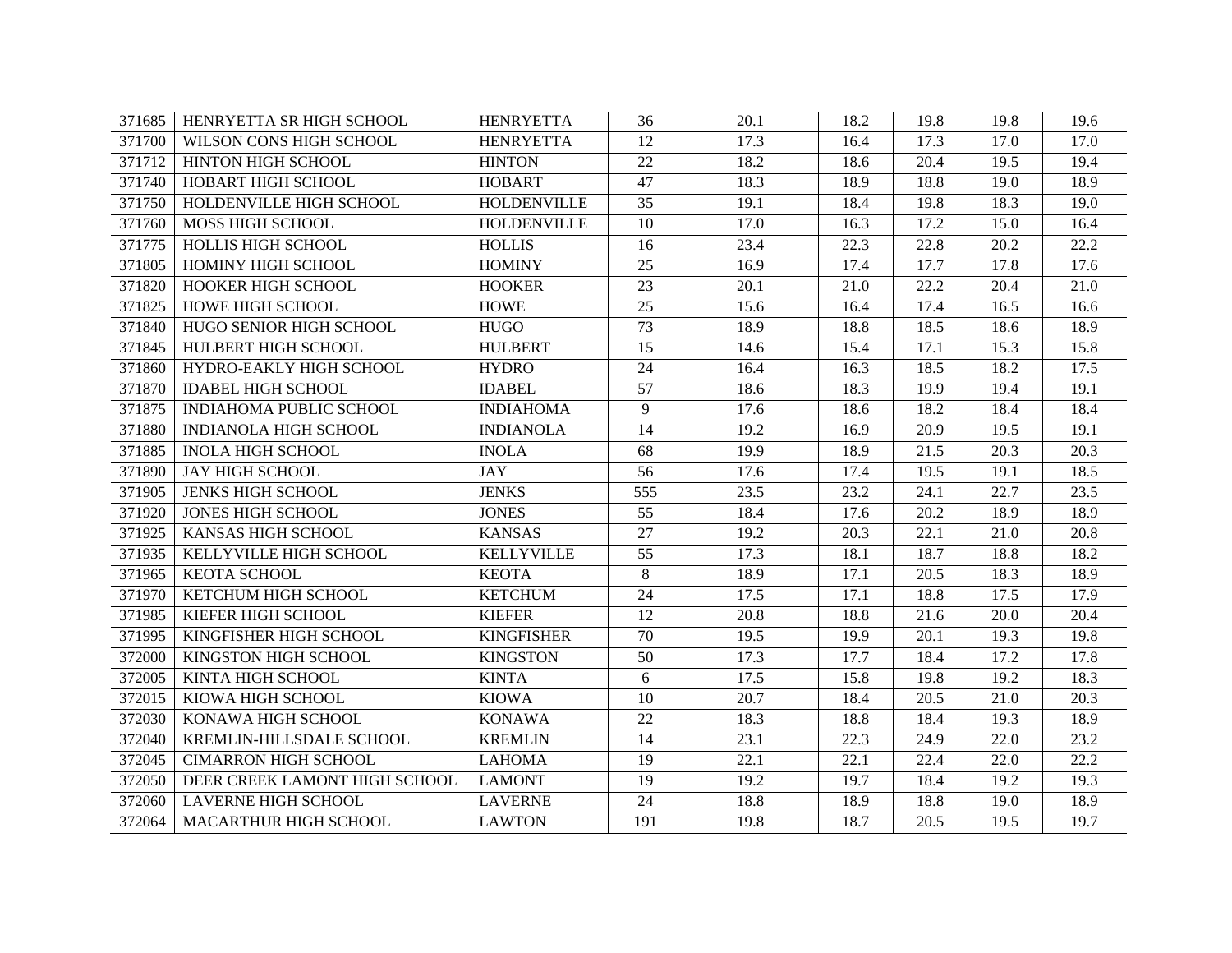| 372066 | EISENHOWER SENIOR HIGH SCHOOL   | <b>LAWTON</b>        | 240             | 20.9 | 19.8 | 21.3 | 20.3              | 20.7 |
|--------|---------------------------------|----------------------|-----------------|------|------|------|-------------------|------|
| 372070 | <b>LAWTON HIGH SCHOOL</b>       | <b>LAWTON</b>        | 156             | 20.1 | 19.5 | 20.8 | 20.4              | 20.3 |
| 372080 | LEEDEY HIGH SCHOOL              | <b>LEEDEY</b>        | 12              | 19.8 | 17.3 | 18.3 | 19.0              | 18.7 |
| 372085 | LEFLORE HIGH SCHOOL             | <b>LEFLORE</b>       | 15              | 14.7 | 16.3 | 18.1 | 16.0              | 16.3 |
| 372095 | OKLAHOMA UNION HIGH SCHOOL      | <b>S COFFEYVILLE</b> | 18              | 18.0 | 18.3 | 21.4 | 18.6              | 19.2 |
| 372105 | <b>LEXINGTON HIGH SCHOOL</b>    | <b>LEXINGTON</b>     | 37              | 20.5 | 20.4 | 21.8 | 20.8              | 21.0 |
| 372110 | LINDSAY HIGH SCHOOL             | <b>LINDSAY</b>       | 36              | 20.4 | 20.0 | 20.4 | 20.1              | 20.4 |
| 372125 | <b>LOCUST GROVE HIGH SCHOOL</b> | <b>LOCUST GROVE</b>  | $\overline{59}$ | 18.3 | 18.2 | 19.7 | 18.9              | 19.0 |
| 372130 | LONE GROVE HIGH SCHOOL          | <b>LONE GROVE</b>    | 57              | 20.3 | 20.9 | 21.5 | 19.9              | 20.8 |
| 372150 | LOOKEBA SICKLES HIGH SCHOOL     | <b>LOOKEBA</b>       | 13              | 17.2 | 17.0 | 18.5 | 18.2              | 18.0 |
| 372170 | LUTHER HIGH SCHOOL              | <b>LUTHER</b>        | 19              | 18.0 | 17.3 | 19.6 | 20.1              | 18.9 |
| 372180 | MACOMB HIGH SCHOOL              | <b>MACOMB</b>        | 9               | 20.2 | 18.4 | 19.3 | 22.0              | 20.2 |
| 372185 | MADILL HIGH SCHOOL              | <b>MADILL</b>        | 62              | 20.1 | 18.8 | 20.8 | 19.7              | 20.0 |
| 372215 | <b>MANGUM HIGH SCHOOL</b>       | <b>MANGUM</b>        | 17              | 19.1 | 18.5 | 21.4 | 19.2              | 19.6 |
| 372230 | MANNFORD HIGH SCHOOL            | <b>MANNFORD</b>      | 81              | 20.0 | 19.1 | 20.4 | 19.2              | 19.8 |
| 372255 | MARIETTA HIGH SCHOOL            | <b>MARIETTA</b>      | 46              | 19.5 | 18.7 | 19.5 | 18.2              | 19.1 |
| 372265 | FRONTIER HIGH SCHOOL            | <b>RED ROCK</b>      | 13              | 16.9 | 18.2 | 18.5 | 18.9              | 18.2 |
| 372270 | CENTRAL HIGH SCHOOL             | <b>MARLOW</b>        | 16              | 18.9 | 17.8 | 20.3 | 19.6              | 19.3 |
| 372275 | MARLOW HIGH SCHOOL              | <b>MARLOW</b>        | 58              | 19.2 | 18.7 | 21.2 | 19.8              | 19.9 |
| 372300 | MAUD HIGH SCHOOL                | <b>MAUD</b>          | 12              | 16.9 | 16.2 | 18.8 | 17.0              | 17.3 |
| 372315 | MAYSVILLE HIGH SCHOOL           | <b>MAYSVILLE</b>     | 18              | 19.6 | 17.1 | 20.6 | 20.7              | 19.7 |
| 372320 | MCALESTER HIGH SCHOOL           | <b>MCALESTER</b>     | 124             | 21.9 | 19.7 | 22.3 | $\overline{20.9}$ | 21.3 |
| 372335 | MCCURTAIN HIGH SCHOOL           | <b>MCCURTAIN</b>     | 15              | 13.2 | 15.5 | 15.3 | 14.6              | 14.8 |
| 372340 | MCLOUD HIGH SCHOOL              | <b>MCLOUD</b>        | 51              | 19.3 | 19.4 | 21.5 | 19.7              | 20.1 |
| 372355 | MEDFORD HIGH SCHOOL             | <b>MEDFORD</b>       | 14              | 19.1 | 20.9 | 21.9 | 20.4              | 20.8 |
| 372360 | MEEKER HIGH SCHOOL              | <b>MEEKER</b>        | 40              | 19.0 | 19.3 | 20.2 | 20.2              | 19.8 |
| 372375 | MIAMI HIGH SCHOOL               | <b>MIAMI</b>         | 92              | 22.7 | 20.4 | 23.0 | 21.2              | 22.0 |
| 372378 | CARL ALBERT SENIOR HIGH SCHOOL  | <b>MIDWEST CITY</b>  | 181             | 20.8 | 20.0 | 21.3 | 20.3              | 20.7 |
| 372380 | DEL CITY HIGH SCHOOL            | <b>DEL CITY</b>      | 171             | 19.6 | 19.6 | 20.9 | 20.3              | 20.2 |
| 372385 | MIDWEST CITY HIGH SCHOOL        | <b>MIDWEST CITY</b>  | 220             | 19.1 | 18.9 | 20.3 | 19.5              | 19.5 |
| 372390 | MILBURN HIGH SCHOOL             | <b>MILBURN</b>       | 11              | 17.7 | 17.5 | 19.8 | 16.6              | 18.1 |
| 372400 | MILL CREEK HIGH SCHOOL          | <b>MILL CREEK</b>    | 5               | 16.8 | 20.6 | 19.0 | 20.8              | 19.4 |
| 372405 | MINCO HIGH SCHOOL               | <b>MINCO</b>         | 25              | 20.1 | 19.9 | 21.3 | 20.5              | 20.6 |
| 372415 | MOORE HIGH SCHOOL               | <b>MOORE</b>         | 320             | 21.0 | 20.5 | 21.9 | 21.4              | 21.4 |
| 372420 | MOORELAND HIGH SCHOOL           | <b>MOORELAND</b>     | 32              | 19.5 | 20.3 | 19.2 | 19.4              | 19.8 |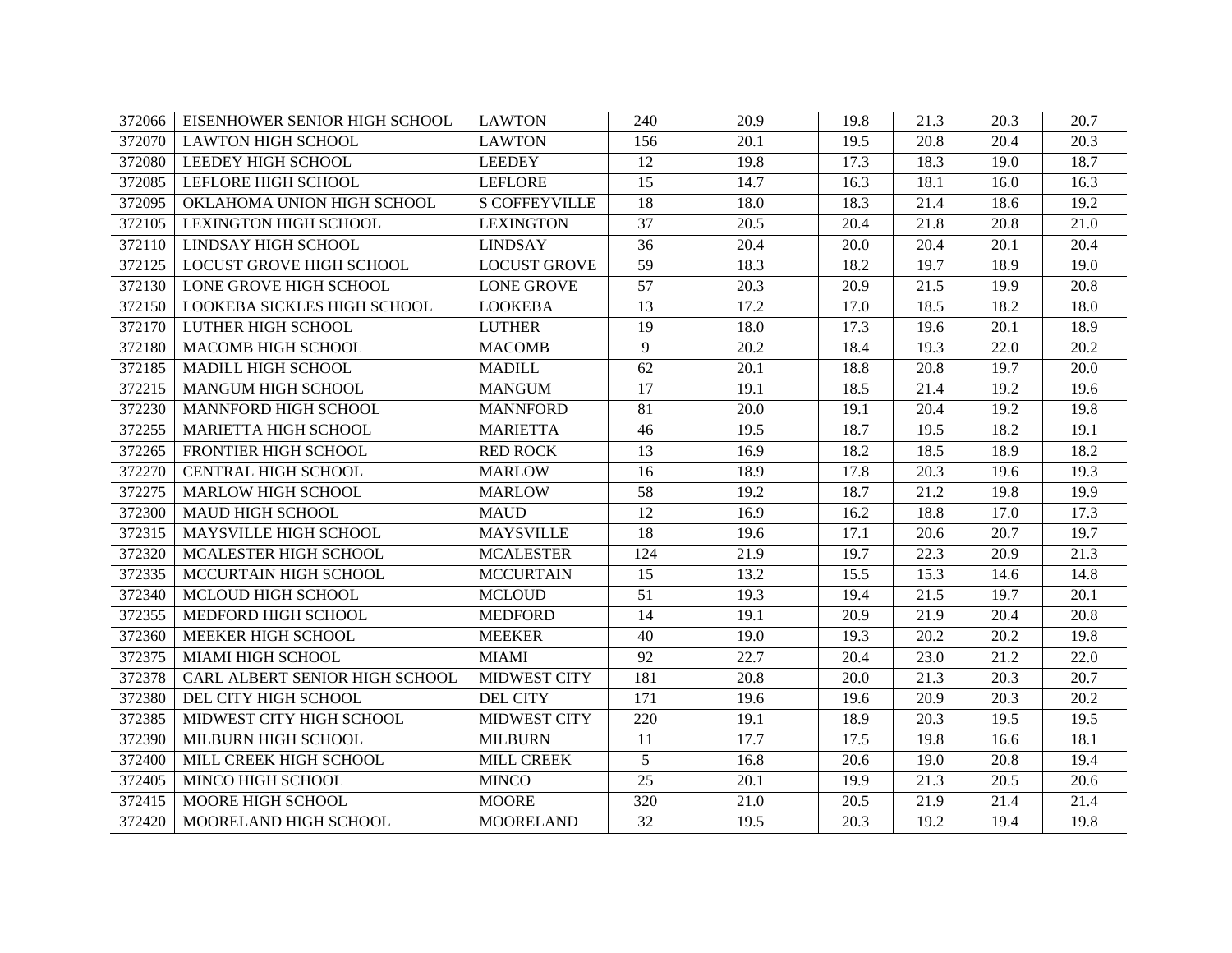| 372432 | <b>MORRIS HIGH SCHOOL</b>           | <b>MORRIS</b>                  | 45              | 18.6 | 18.0 | 20.2 | 19.4 | 19.2 |
|--------|-------------------------------------|--------------------------------|-----------------|------|------|------|------|------|
| 372435 | <b>MORRISON HIGH SCHOOL</b>         | <b>MORRISON</b>                | 15              | 18.9 | 20.2 | 18.1 | 19.9 | 19.4 |
| 372438 | LIBERTY HIGH SCHOOL                 | <b>MOUNDS</b>                  | 23              | 20.0 | 18.8 | 20.3 | 20.2 | 20.0 |
| 372440 | MOUNDS HIGH SCHOOL                  | <b>MOUNDS</b>                  | 33              | 18.8 | 18.5 | 20.2 | 19.6 | 19.4 |
| 372455 | MOUNTAIN VIEW-GOTEBO PUB SCH        | <b>MOUNTAIN</b><br><b>VIEW</b> | 20              | 19.1 | 19.1 | 20.2 | 18.2 | 19.2 |
| 372460 | MOYERS HIGH SCHOOL                  | <b>MOYERS</b>                  | 13              | 17.5 | 16.2 | 17.4 | 15.1 | 16.6 |
| 372470 | MULDROW SENIOR HIGH SCHOOL          | <b>MULDROW</b>                 | 55              | 20.8 | 19.1 | 21.5 | 20.0 | 20.5 |
| 372483 | HILLDALE HIGH SCHOOL                | <b>MUSKOGEE</b>                | 79              | 21.3 | 19.5 | 22.4 | 20.8 | 21.1 |
| 372485 | MUSKOGEE HIGH SCHOOL                | <b>MUSKOGEE</b>                | 157             | 18.7 | 18.4 | 20.0 | 19.2 | 19.2 |
| 372500 | MUSTANG HIGH SCHOOL                 | <b>MUSTANG</b>                 | 365             | 21.6 | 20.7 | 22.4 | 21.5 | 21.7 |
| 372505 | <b>SHARON MUTUAL HIGH</b>           | <b>MUTUAL</b>                  | 8               | 21.0 | 19.9 | 24.1 | 19.5 | 21.1 |
| 372530 | NEWCASTLE HIGH SCHOOL               | <b>NEWCASTLE</b>               | 53              | 20.2 | 19.9 | 21.6 | 20.9 | 20.8 |
| 372535 | NEWKIRK HIGH SCHOOL                 | <b>NEWKIRK</b>                 | $\overline{38}$ | 18.7 | 19.1 | 20.2 | 19.7 | 19.5 |
| 372540 | NEW LIMA HIGH SCHOOL                | <b>WEWOKA</b>                  | 18              | 18.3 | 18.2 | 19.3 | 17.7 | 18.6 |
| 372545 | NINNEKAH HIGH SCHOOL                | <b>NINNEKAH</b>                | 16              | 18.9 | 17.8 | 19.8 | 18.8 | 19.0 |
| 372550 | NOBLE HIGH SCHOOL                   | <b>NOBLE</b>                   | 66              | 19.9 | 19.9 | 21.2 | 20.3 | 20.4 |
| 372554 | LITTLE AXE HIGH SCHOOL              | <b>NORMAN</b>                  | 26              | 19.0 | 18.1 | 18.6 | 19.0 | 18.8 |
| 372555 | NORMAN HIGH SCHOOL                  | <b>NORMAN</b>                  | 241             | 24.3 | 22.1 | 24.4 | 22.7 | 23.5 |
| 372557 | NORMAN NORTH HIGH SCHOOL            | <b>NORMAN</b>                  | 341             | 23.3 | 22.4 | 24.8 | 22.9 | 23.5 |
| 372570 | NOWATA SENIOR HIGH SCHOOL           | <b>NOWATA</b>                  | 43              | 19.0 | 18.9 | 20.3 | 19.9 | 19.7 |
| 372580 | OAKS MISSION HIGH SCHOOL            | <b>OAKS</b>                    | 16              | 16.1 | 16.1 | 18.6 | 16.1 | 16.8 |
| 372595 | OILTON HIGH SCHOOL                  | <b>OILTON</b>                  | 15              | 17.5 | 19.1 | 19.5 | 19.1 | 18.9 |
| 372607 | OKARCHE HIGH SCHOOL                 | <b>OKARCHE</b>                 | 20              | 21.8 | 20.1 | 22.6 | 20.4 | 21.3 |
| 372610 | <b>OKAY HIGH SCHOOL</b>             | <b>OKAY</b>                    | $\overline{24}$ | 17.5 | 16.4 | 18.8 | 17.4 | 17.6 |
| 372615 | <b>OKEENE HIGH SCHOOL</b>           | <b>OKEENE</b>                  | $\overline{18}$ | 20.1 | 20.0 | 21.7 | 21.2 | 20.8 |
| 372630 | OKEMAH SENIOR HIGH SCHOOL           | <b>OKEMAH</b>                  | 46              | 19.3 | 18.2 | 20.4 | 19.2 | 19.5 |
| 372635 | CAPITOL HILL HIGH SCHOOL            | <b>OKLAHOMA</b><br><b>CITY</b> | 45              | 14.2 | 15.1 | 15.8 | 16.1 | 15.3 |
| 372651 | <b>CLASSEN SCH ADVANCED STUDIES</b> | <b>OKLAHOMA</b><br><b>CITY</b> | 123             | 25.5 | 22.6 | 25.5 | 23.2 | 24.3 |
| 372652 | DOVE SCIENCE ACADEMY-OKC            | <b>OKLAHOMA</b><br><b>CITY</b> | 17              | 18.9 | 16.3 | 20.1 | 19.2 | 18.7 |
| 372655 | CROOKED OAK HIGH SCHOOL             | <b>OKLAHOMA</b><br><b>CITY</b> | 39              | 15.6 | 16.3 | 16.2 | 17.3 | 16.5 |
| 372660 | <b>DOUGLASS HIGH SCHOOL</b>         | <b>OKLAHOMA</b>                | 48              | 15.6 | 15.5 | 16.1 | 16.7 | 16.1 |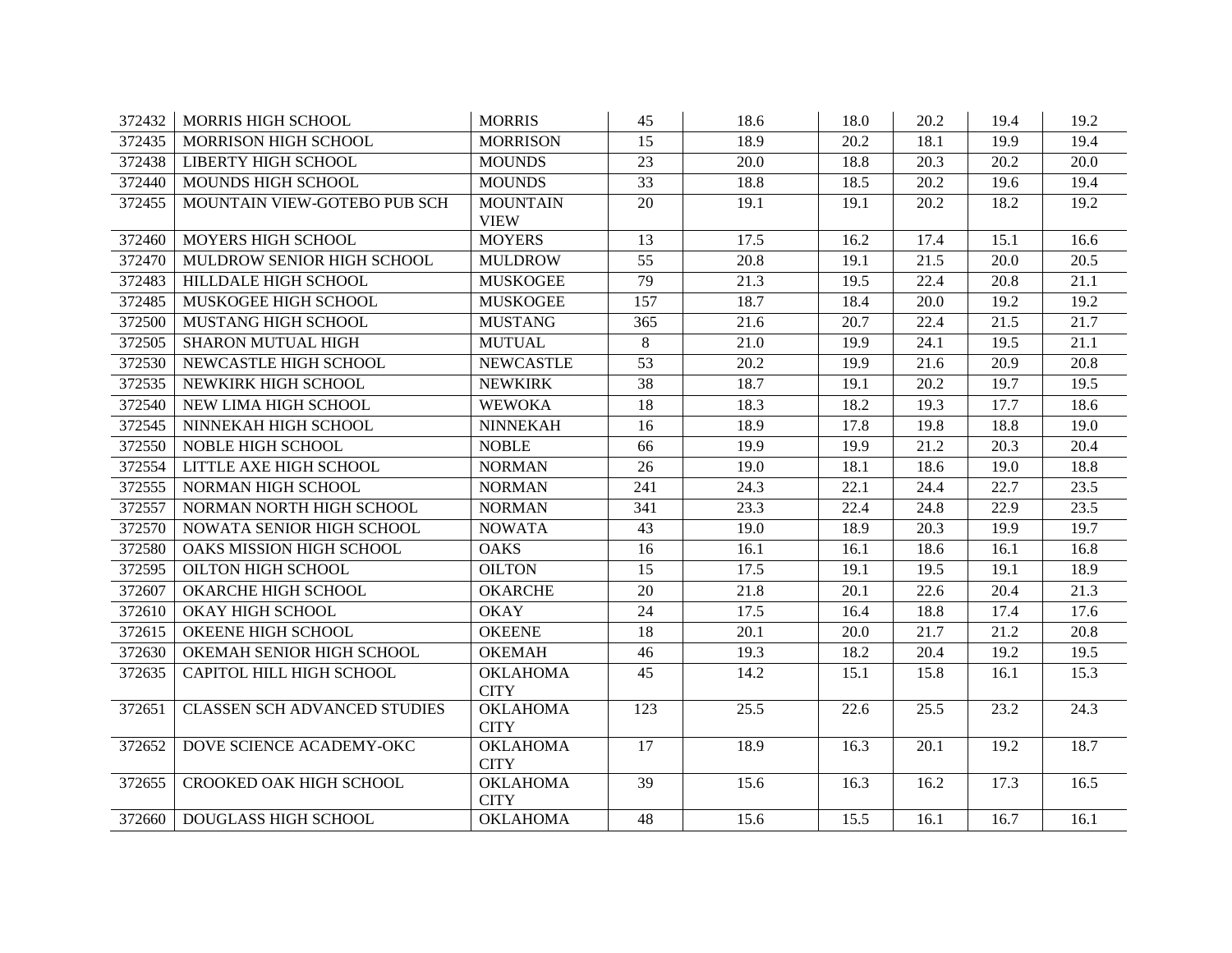|        |                                          | <b>CITY</b>                    |                  |      |      |                   |      |                   |
|--------|------------------------------------------|--------------------------------|------------------|------|------|-------------------|------|-------------------|
| 372662 | <b>EMERSON SECONDARY SCHOOL</b>          | <b>OKLAHOMA</b><br><b>CITY</b> | 12               | 15.0 | 15.3 | 16.3              | 16.1 | 15.7              |
| 372670 | JOHN MARSHALL HIGH SCHOOL                | <b>OKLAHOMA</b><br><b>CITY</b> | 37               | 15.7 | 15.4 | 17.5              | 16.7 | 16.4              |
| 372674 | MILLWOOD HIGH SCHOOL                     | <b>OKLAHOMA</b><br><b>CITY</b> | 43               | 14.7 | 15.6 | 15.8              | 15.5 | 15.5              |
| 372680 | NORTHEAST AC HEALTH SCI-ENG              | <b>OKLAHOMA</b><br><b>CITY</b> | $\overline{128}$ | 18.8 | 18.5 | $\overline{20.2}$ | 19.4 | 19.3              |
| 372684 | OKLAHOMA SCHOOL OF SCI AND<br><b>MAT</b> | <b>OKLAHOMA</b><br><b>CITY</b> | 67               | 31.3 | 31.6 | 31.5              | 31.0 | 31.5              |
| 372685 | NORTHWEST CLASSEN HIGH SCHOOL            | <b>OKLAHOMA</b><br><b>CITY</b> | 115              | 15.6 | 16.4 | 16.8              | 17.4 | 16.7              |
| 372690 | PUTNAM CITY HIGH SCHOOL                  | <b>OKLAHOMA</b><br><b>CITY</b> | 281              | 21.4 | 20.6 | 22.3              | 21.1 | 21.4              |
| 372691 | PUTNAM CITY NORTH HIGH SCHOOL            | <b>OKLAHOMA</b><br><b>CITY</b> | 340              | 23.1 | 21.9 | 23.3              | 22.2 | 22.7              |
| 372692 | PUTNAM CITY WEST HIGH SCHOOL             | <b>OKLAHOMA</b><br><b>CITY</b> | 166              | 19.9 | 19.2 | 21.1              | 20.1 | 20.2              |
| 372695 | SOUTHEAST HIGH SCHOOL                    | <b>OKLAHOMA</b><br><b>CITY</b> | 76               | 17.6 | 17.6 | 18.5              | 18.0 | 18.1              |
| 372696 | STAR SPENCER HIGH SCHOOL                 | <b>SPENCER</b>                 | 73               | 16.0 | 15.6 | 16.1              | 16.2 | 16.1              |
| 372697 | <b>WESTMOORE HIGH SCHOOL</b>             | <b>OKLAHOMA</b><br><b>CITY</b> | 449              | 21.9 | 21.7 | 22.4              | 21.9 | 22.1              |
| 372698 | ULYSSES S GRANT HIGH SCHOOL              | <b>OKLAHOMA</b><br><b>CITY</b> | 102              | 15.9 | 16.6 | 17.4              | 16.9 | 16.8              |
| 372699 | WESTERN HEIGHTS HIGH SCHOOL              | <b>OKLAHOMA</b><br><b>CITY</b> | 78               | 19.1 | 18.8 | 20.9              | 19.4 | 19.7              |
| 372706 | <b>ASTEC CHARTER SCHOOL</b>              | <b>OKLAHOMA</b><br><b>CITY</b> | 42               | 22.6 | 20.2 | 24.5              | 22.1 | $\overline{22.5}$ |
| 372708 | SANTA FE SOUTH HIGH SCHOOL               | <b>OKLAHOMA</b><br><b>CITY</b> | 44               | 14.7 | 16.7 | 16.4              | 17.2 | 16.4              |
| 372710 | OKMULGEE HIGH SCHOOL                     | <b>OKMULGEE</b>                | 58               | 16.2 | 16.6 | 17.6              | 17.5 | 17.1              |
| 372712 | PATHWAYS MIDDLE COLLEGE HS               | <b>OKLAHOMA</b><br><b>CITY</b> | 10               | 18.9 | 16.0 | 20.3              | 20.1 | 18.9              |
| 372713 | HARDING CHARTER PREP HS                  | <b>OKLAHOMA</b><br><b>CITY</b> | 75               | 22.3 | 20.4 | 21.8              | 21.5 | 21.5              |
| 372719 | OKLAHOMA CENTENNIAL HS                   | <b>OKLAHOMA</b><br><b>CITY</b> | 20               | 13.8 | 15.4 | 15.5              | 16.0 | 15.3              |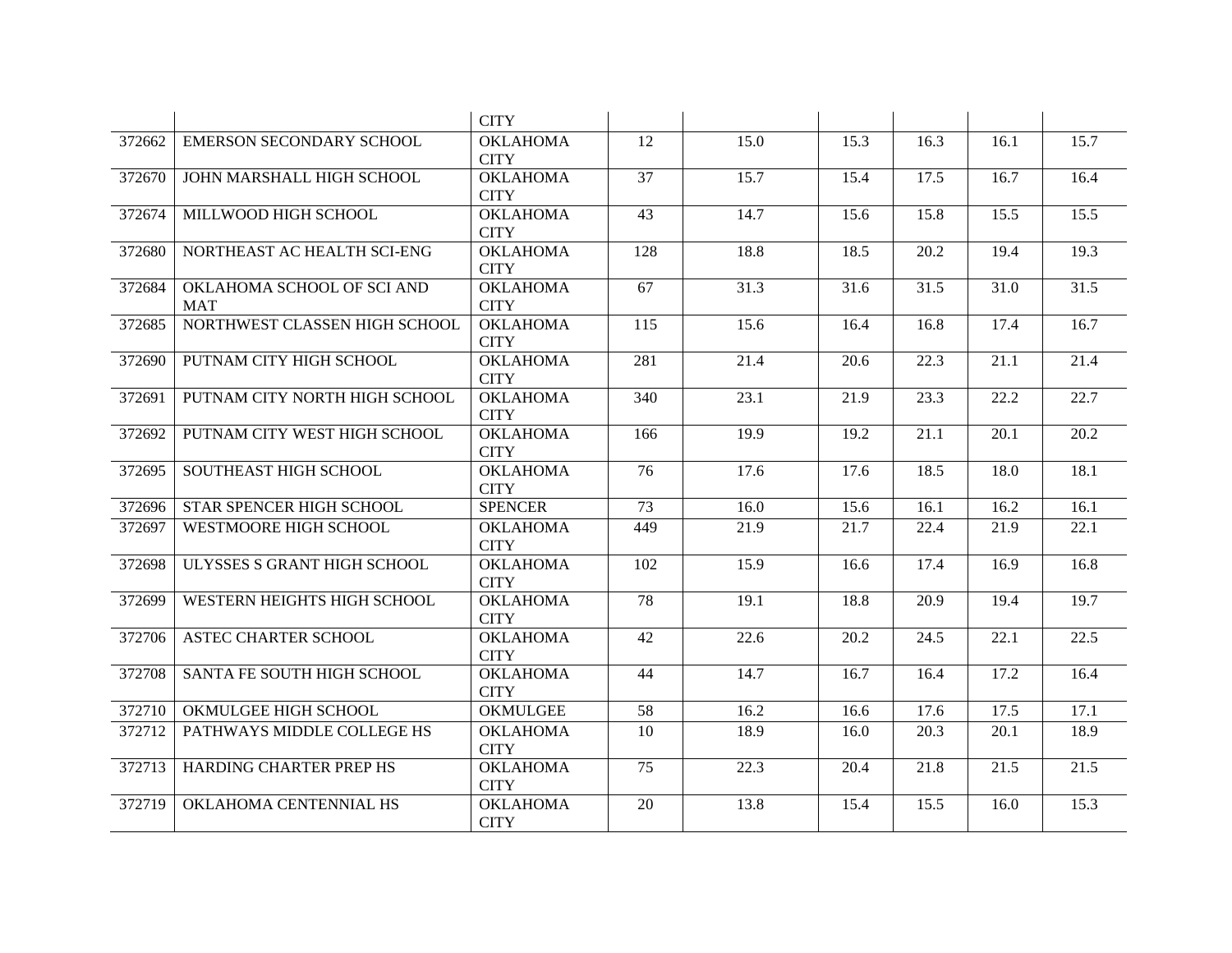| 372735 | OKTAHA HIGH SCHOOL             | <b>OKTAHA</b>    | 30              | 19.6 | 18.8 | 21.1 | 20.2 | 20.1 |
|--------|--------------------------------|------------------|-----------------|------|------|------|------|------|
| 372750 | <b>OLUSTEE HIGH SCHOOL</b>     | <b>OLUSTEE</b>   | 5               | 14.2 | 18.8 | 14.4 | 17.8 | 16.4 |
| 372760 | <b>LOMEGA HIGH SCHOOL</b>      | <b>OMEGA</b>     | 9               | 20.9 | 22.8 | 23.2 | 22.0 | 22.2 |
| 372765 | OOLOGAH HIGH SCHOOL            | <b>OOLOGAH</b>   | 101             | 20.1 | 19.2 | 21.1 | 20.0 | 20.2 |
| 372775 | MULHALL ORLANDO HIGH SCHOOL    | <b>ORLANDO</b>   | 12              | 17.9 | 19.6 | 18.7 | 19.3 | 18.9 |
| 372785 | OWASSO HIGH SCHOOL             | <b>OWASSO</b>    | 422             | 21.5 | 21.1 | 22.1 | 21.2 | 21.6 |
| 372790 | PADEN HIGH SCHOOL              | <b>PADEN</b>     | 10              | 16.1 | 17.1 | 19.9 | 18.2 | 18.1 |
| 372793 | <b>KEYS HIGH SCHOOL</b>        | PARK HILL        | 41              | 17.6 | 16.9 | 18.0 | 18.2 | 17.8 |
| 372795 | PANAMA HIGH SCHOOL             | <b>PANAMA</b>    | 22              | 18.8 | 18.6 | 19.5 | 19.3 | 19.1 |
| 372798 | PANOLA HIGH SCHOOL             | <b>PANOLA</b>    | 8               | 19.3 | 19.6 | 20.4 | 19.3 | 19.9 |
| 372800 | PAULS VALLEY SENIOR HS         | PAULS VALLEY     | 66              | 20.6 | 20.5 | 19.9 | 20.0 | 20.4 |
| 372810 | PAOLI HIGH SCHOOL              | <b>PAOLI</b>     | $\overline{7}$  | 15.6 | 17.0 | 16.6 | 18.4 | 17.1 |
| 372820 | PAWHUSKA HIGH SCHOOL           | <b>PAWHUSKA</b>  | 43              | 19.3 | 20.8 | 20.3 | 20.0 | 20.3 |
| 372825 | PAWNEE HIGH SCHOOL             | <b>PAWNEE</b>    | 40              | 19.5 | 19.3 | 20.5 | 19.7 | 19.8 |
| 372835 | PERKINS-TRYON HIGH SCHOOL      | <b>PERKINS</b>   | 58              | 21.1 | 19.8 | 21.9 | 21.1 | 21.0 |
| 372850 | PERRY SENIOR HIGH SCHOOL       | <b>PERRY</b>     | 44              | 21.3 | 20.5 | 22.3 | 20.4 | 21.3 |
| 372865 | PIEDMONT HIGH SCHOOL           | <b>PIEDMONT</b>  | 102             | 20.8 | 20.1 | 21.4 | 21.4 | 21.1 |
| 372875 | PITTSBURG HIGH SCHOOL          | <b>PITTSBURG</b> | 5               | 16.8 | 15.2 | 20.4 | 18.4 | 17.8 |
| 372887 | POCOLA OKLA HIGH SCHOOL        | <b>POCOLA</b>    | $\overline{29}$ | 18.7 | 17.6 | 19.9 | 17.7 | 18.6 |
| 372895 | PONCA CITY SENIOR HIGH SCHOOL  | PONCA CITY       | 184             | 22.4 | 21.8 | 23.2 | 22.2 | 22.5 |
| 372910 | POND CREEK-HUNTER HIGH SCHOOL  | POND CREEK       | 23              | 18.2 | 20.5 | 20.6 | 19.3 | 19.7 |
| 372920 | PORTER HIGH SCHOOL             | <b>PORTER</b>    | 16              | 18.2 | 18.3 | 19.0 | 19.8 | 18.9 |
| 372925 | PORUM HIGH SCHOOL              | <b>PORUM</b>     | 22              | 17.6 | 17.5 | 17.5 | 17.6 | 17.7 |
| 372930 | POTEAU SENIOR HIGH SCHOOL      | <b>POTEAU</b>    | 85              | 20.1 | 19.3 | 20.7 | 20.2 | 20.2 |
| 372940 | PRAGUE SENIOR HIGH SCHOOL      | <b>PRAGUE</b>    | $\overline{50}$ | 20.9 | 19.4 | 21.8 | 20.0 | 20.7 |
| 372945 | PRESTON HIGH SCHOOL            | <b>PRESTON</b>   | $\overline{25}$ | 18.3 | 18.8 | 19.1 | 17.0 | 18.5 |
| 372950 | PRUE PUBLIC SCHOOLS            | <b>PRUE</b>      | 11              | 18.4 | 19.0 | 19.5 | 19.4 | 19.2 |
| 372955 | PRYOR HIGH SCHOOL              | <b>PRYOR</b>     | 81              | 20.8 | 19.5 | 21.8 | 20.1 | 20.7 |
| 372965 | PURCELL HIGH SCHOOL            | <b>PURCELL</b>   | 57              | 18.6 | 18.6 | 20.1 | 19.6 | 19.4 |
| 372975 | <b>QUAPAW HIGH SCHOOL</b>      | <b>QUAPAW</b>    | 19              | 16.1 | 16.7 | 17.2 | 17.7 | 16.9 |
| 372990 | <b>QUINTON HIGH SCHOOL</b>     | <b>QUINTON</b>   | 22              | 18.0 | 17.8 | 20.0 | 19.6 | 19.0 |
| 373000 | CANEY VALLEY SCHOOL            | <b>RAMONA</b>    | 36              | 20.8 | 20.8 | 22.3 | 21.5 | 21.5 |
| 373005 | <b>BIG PASTURE HIGH SCHOOL</b> | <b>RANDLETT</b>  | 11              | 21.0 | 19.5 | 22.8 | 19.2 | 20.7 |
| 373015 | RATTAN HIGH SCHOOL             | <b>RATTAN</b>    | 21              | 18.8 | 17.2 | 20.9 | 19.7 | 19.2 |
| 373030 | RED OAK SCHOOL                 | <b>RED OAK</b>   | 9               | 14.3 | 15.9 | 16.1 | 16.0 | 15.8 |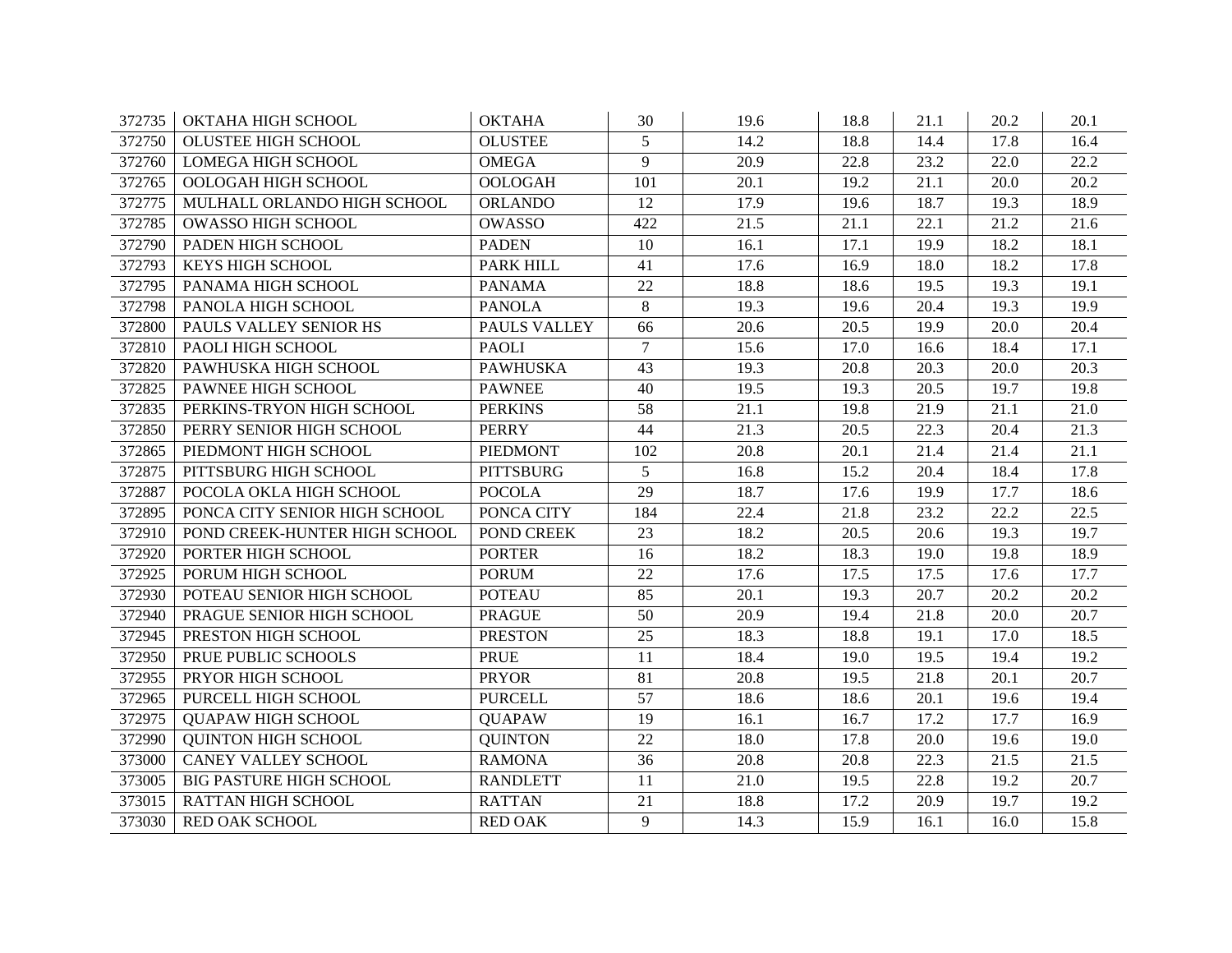| 373050 | <b>REYDON HIGH SCHOOL</b>         | <b>REYDON</b>        | 5               | 18.4              | 19.8 | 19.0 | 21.4              | 19.8              |
|--------|-----------------------------------|----------------------|-----------------|-------------------|------|------|-------------------|-------------------|
| 373060 | <b>RINGLING HIGH SCHOOL</b>       | <b>RINGLING</b>      | 14              | 19.7              | 19.1 | 21.6 | 19.7              | 20.1              |
| 373070 | RINGWOOD HIGH SCHOOL              | <b>RINGWOOD</b>      | 11              | 18.0              | 18.2 | 18.8 | 18.8              | 18.5              |
| 373075 | RIPLEY HIGH SCHOOL                | <b>RIPLEY</b>        | 21              | 18.3              | 20.2 | 20.4 | 18.9              | 19.5              |
| 373085 | ROFF HIGH SCHOOL                  | <b>ROFF</b>          | 13              | 17.5              | 18.2 | 18.9 | 18.0              | 18.2              |
| 373090 | ROLAND HIGH SCHOOL                | <b>ROLAND</b>        | 67              | 19.0              | 18.4 | 21.1 | 19.9              | 19.7              |
| 373115 | RUSH SPRINGS HIGH SCHOOL          | <b>RUSH SPRINGS</b>  | 24              | 18.5              | 18.3 | 19.8 | 18.8              | 19.0              |
| 373120 | RYAN HIGH SCHOOL                  | <b>RYAN</b>          | 8               | 16.6              | 16.3 | 16.9 | 15.0              | 16.3              |
| 373140 | <b>SALINA HIGH SCHOOL</b>         | <b>SALINA</b>        | 35              | 18.3              | 17.6 | 20.3 | 19.5              | 19.0              |
| 373145 | <b>CENTRAL HIGH SCHOOL</b>        | <b>SALLISAW</b>      | 24              | 19.5              | 17.6 | 19.4 | 18.3              | 18.9              |
| 373150 | <b>SALLISAW HIGH SCHOOL</b>       | <b>SALLISAW</b>      | 76              | $\overline{21.1}$ | 19.2 | 21.0 | $\overline{20.6}$ | $\overline{20.5}$ |
| 373160 | <b>CHARLES PAGE HIGH SCHOOL</b>   | <b>SAND SPRINGS</b>  | 197             | 20.4              | 19.6 | 20.9 | 20.3              | 20.4              |
| 373170 | SAPULPA HIGH SCHOOL               | <b>SAPULPA</b>       | 210             | 19.5              | 18.7 | 20.5 | 20.1              | 19.8              |
| 373175 | SASAKWA HIGH SCHOOL               | <b>SASAKWA</b>       | 9               | 15.2              | 19.8 | 14.2 | 18.3              | 17.0              |
| 373180 | <b>SAVANNA HIGH SCHOOLS</b>       | <b>SAVANNA</b>       | $\overline{34}$ | 19.0              | 18.1 | 20.1 | 20.0              | 19.5              |
| 373185 | <b>SAYRE HIGH SCHOOL</b>          | <b>SAYRE</b>         | 18              | 18.3              | 19.1 | 18.2 | 18.8              | 18.8              |
| 373190 | SCHULTER HIGH SCHOOL              | <b>SCHULTER</b>      | 9               | 19.6              | 20.2 | 20.2 | 19.4              | 20.0              |
| 373195 | SEILING HIGH SCHOOL               | <b>SEILING</b>       | 20              | 19.6              | 19.6 | 20.4 | 19.6              | 20.0              |
| 373210 | SEMINOLE HIGH SCHOOL              | <b>SEMINOLE</b>      | 65              | 20.1              | 20.9 | 20.2 | 20.2              | 20.5              |
| 373220 | STROTHER HIGH SCHOOL              | <b>SEMINOLE</b>      | 11              | 22.3              | 20.1 | 23.4 | 22.1              | 22.2              |
| 373225 | VARNUM HIGH SCHOOL                | <b>SEMINOLE</b>      | 11              | 17.6              | 18.7 | 18.1 | 15.8              | 17.6              |
| 373230 | <b>BLANCHE THOMAS SENIOR HIGH</b> | <b>SENTINEL</b>      | $\overline{21}$ | 20.1              | 20.3 | 19.6 | 19.8              | 20.0              |
|        | <b>SCH</b>                        |                      |                 |                   |      |      |                   |                   |
| 373250 | SHATTUCK HIGH SCHOOL              | <b>SHATTUCK</b>      | 13              | 20.5              | 19.6 | 20.5 | 19.8              | 20.2              |
| 373255 | <b>BETHEL HIGH SCHOOL</b>         | <b>SHAWNEE</b>       | 45              | 21.0              | 20.9 | 21.4 | 20.7              | 21.1              |
| 373278 | SHAWNEE SENIOR HIGH SCHOOL        | <b>SHAWNEE</b>       | 147             | $20.\overline{8}$ | 20.0 | 21.9 | 20.7              | 21.0              |
| 373280 | SHIDLER HIGH SCHOOL               | <b>SHIDLER</b>       | $\tau$          | 20.0              | 16.9 | 19.7 | 18.6              | 18.9              |
| 373285 | <b>SKIATOOK HIGH SCHOOL</b>       | <b>SKIATOOK</b>      | 80              | 20.6              | 20.4 | 22.1 | 20.9              | $\overline{21.1}$ |
| 373300 | SMITHVILLE HIGH SCHOOL            | <b>SMITHVILLE</b>    | 14              | 18.1              | 17.6 | 17.7 | 19.0              | 18.4              |
| 373305 | <b>SNYDER HIGH SCHOOL</b>         | <b>SNYDER</b>        | 23              | 21.7              | 19.4 | 23.1 | 21.3              | 21.5              |
| 373310 | SOPER PUBLIC SCHOOL               | <b>SOPER</b>         | 22              | 19.0              | 17.1 | 20.1 | 17.2              | 18.5              |
| 373313 | SOUTH COFFEYVILLE HIGH SCHOOL     | <b>S COFFEYVILLE</b> | 13              | 16.4              | 18.1 | 19.5 | 20.5              | 18.7              |
| 373330 | SPERRY HIGH SCHOOL                | <b>SPERRY</b>        | 33              | 21.1              | 19.2 | 20.8 | 21.7              | 20.8              |
| 373340 | SPIRO HIGH SCHOOL                 | <b>SPIRO</b>         | 55              | 17.9              | 18.1 | 19.9 | 18.4              | 18.7              |
| 373345 | SPRINGER HIGH SCHOOL              | <b>SPRINGER</b>      | $\tau$          | 17.0              | 18.7 | 18.1 | 19.3              | 18.6              |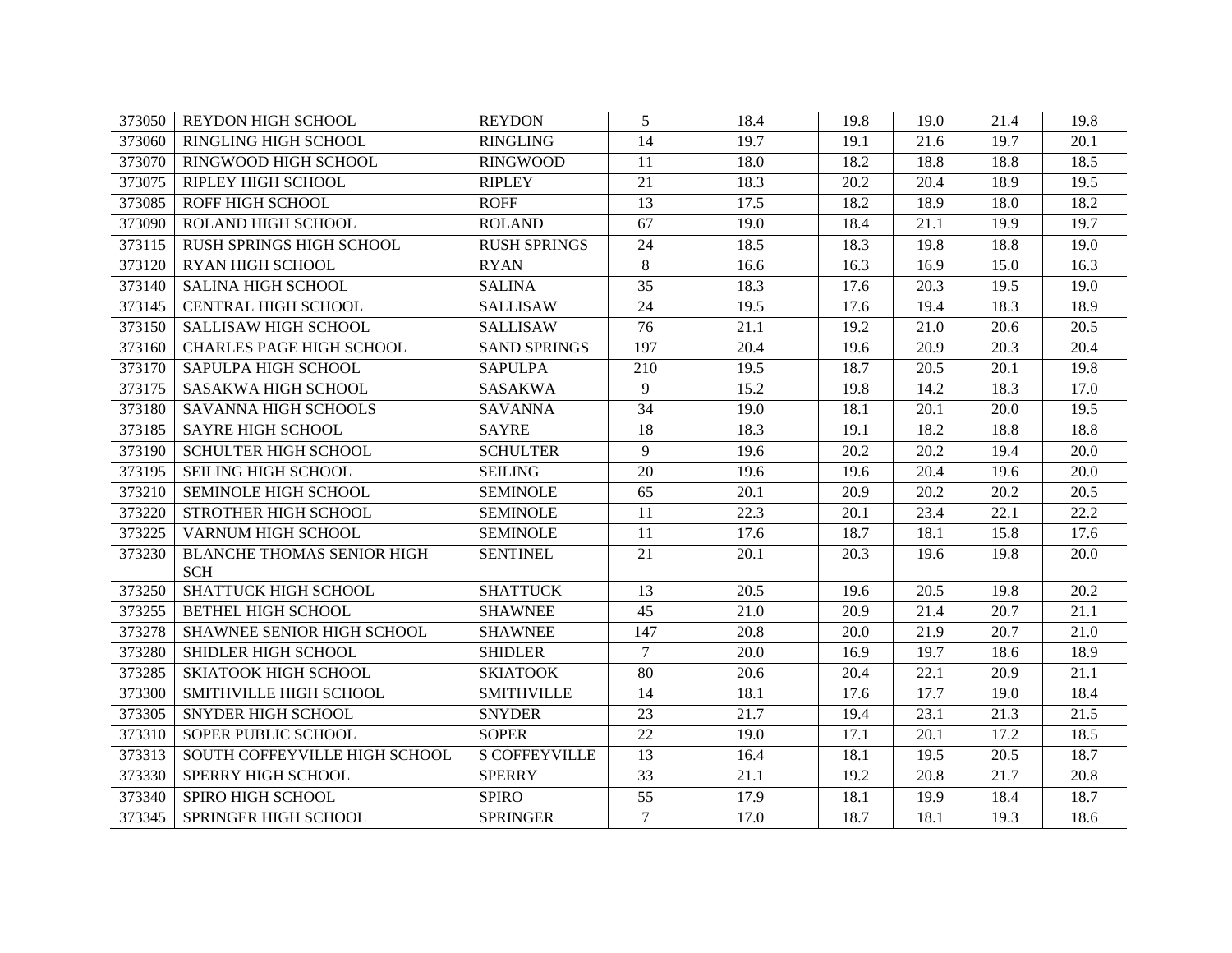| 373357 | STERLING HIGH SCHOOL              | <b>STERLING</b>   | 27              | 17.9 | 18.2 | 19.5 | 20.8              | 19.2 |
|--------|-----------------------------------|-------------------|-----------------|------|------|------|-------------------|------|
| 373365 | STIGLER HIGH SCHOOL               | <b>STIGLER</b>    | 40              | 20.4 | 19.1 | 20.5 | 19.4              | 20.0 |
| 373370 | STILLWATER HIGH SCHOOL            | <b>STILLWATER</b> | 225             | 23.2 | 22.7 | 23.6 | 22.6              | 23.1 |
| 373390 | STILWELL HIGH SCHOOL              | <b>STILWELL</b>   | 86              | 18.2 | 18.3 | 19.9 | 19.4              | 19.1 |
| 373395 | STONEWALL SCHOOL                  | <b>STONEWALL</b>  | 10              | 19.9 | 17.9 | 20.0 | 18.1              | 19.1 |
| 373405 | STRATFORD HIGH SCHOOL             | <b>STRATFORD</b>  | 14              | 19.3 | 20.4 | 21.1 | 20.0              | 20.2 |
| 373410 | STRINGTOWN HIGH SCHOOL            | <b>STRINGTOWN</b> | 10              | 22.1 | 18.3 | 21.1 | 18.4              | 20.0 |
| 373415 | STROUD SENIOR HIGH SCHOOL         | <b>STROUD</b>     | $\overline{37}$ | 21.5 | 19.9 | 22.2 | 20.9              | 21.2 |
| 373425 | <b>STUART HIGH SCHOOL</b>         | <b>STUART</b>     | 10              | 19.9 | 19.4 | 21.6 | 19.9              | 20.3 |
| 373430 | OKLAHOMA SCHOOL FOR THE DEAF      | <b>SULPHUR</b>    | 5               | 13.0 | 18.0 | 15.4 | 16.0              | 15.8 |
| 373435 | SULPHUR HIGH SCHOOL               | <b>SULPHUR</b>    | $\overline{58}$ | 17.6 | 17.6 | 18.3 | 18.8              | 18.2 |
| 373453 | SEQUOYAH HIGH SCHOOL              | <b>TAHLEQUAH</b>  | 84              | 16.0 | 16.8 | 17.9 | 16.5              | 16.9 |
| 373455 | TAHLEQUAH HIGH SCHOOL             | <b>TAHLEQUAH</b>  | 148             | 21.1 | 19.5 | 21.9 | 20.8              | 21.0 |
| 373470 | <b>BUFFALO VALLEY HIGH SCHOOL</b> | <b>TALIHINA</b>   | 5               | 21.2 | 18.2 | 22.8 | 23.8              | 21.6 |
| 373475 | TALIHINA HIGH SCHOOL              | <b>TALIHINA</b>   | 16              | 19.4 | 18.6 | 21.3 | $\overline{20.8}$ | 20.2 |
| 373480 | <b>TALOGA HIGH SCHOOL</b>         | <b>TALOGA</b>     | 5               | 18.4 | 17.8 | 20.0 | 17.8              | 18.8 |
| 373489 | CENTRAL OK JUVENILE TRTMNT CTR    | <b>TECUMSEH</b>   | 10              | 14.9 | 15.6 | 18.0 | 17.5              | 16.6 |
| 373490 | TECUMSEH HIGH SCHOOL              | <b>TECUMSEH</b>   | 72              | 19.6 | 19.3 | 20.3 | 20.0              | 20.0 |
| 373500 | TEMPLE HIGH SCHOOL                | <b>TEMPLE</b>     | 12              | 18.5 | 17.3 | 18.6 | 18.5              | 18.3 |
| 373515 | <b>TEXHOMA HIGH SCHOOL</b>        | <b>TEXHOMA</b>    | 24              | 17.6 | 18.6 | 19.5 | 19.3              | 19.0 |
| 373525 | THACKERVILLE HIGH SCHOOL          | THACKERVILLE      | 5               | 18.4 | 19.6 | 19.2 | 19.0              | 19.0 |
| 373530 | THOMAS HIGH SCHOOL                | <b>THOMAS</b>     | $\overline{21}$ | 19.1 | 18.9 | 20.6 | 19.3              | 19.6 |
| 373535 | TIPTON HIGH SCHOOL                | <b>TIPTON</b>     | 10              | 21.4 | 18.9 | 19.9 | 20.4              | 20.3 |
| 373550 | TISHOMINGO HIGH SCHOOL            | <b>TISHOMINGO</b> | 48              | 19.4 | 19.4 | 20.6 | 19.5              | 19.8 |
| 373560 | TONKAWA HIGH SCHOOL               | <b>TONKAWA</b>    | $\overline{24}$ | 19.8 | 20.5 | 21.4 | 20.5              | 20.7 |
| 373585 | <b>BERRYHILL HIGH SCHOOL 33</b>   | <b>TULSA</b>      | 90              | 21.4 | 20.6 | 21.5 | 21.4              | 21.3 |
| 373590 | <b>BOOKER T WASHINGTON HS</b>     | <b>TULSA</b>      | 298             | 22.8 | 20.9 | 23.4 | 21.9              | 22.4 |
| 373600 | <b>CENTRAL HIGH SCHOOL</b>        | <b>TULSA</b>      | 68              | 15.0 | 15.6 | 16.2 | 16.8              | 16.0 |
| 373605 | DANIEL WEBSTER HIGH SCHOOL        | <b>TULSA</b>      | 30              | 16.7 | 16.3 | 17.1 | 16.7              | 16.8 |
| 373607 | DOVE SCIENCE ACADEMY              | <b>TULSA</b>      | 21              | 21.8 | 18.0 | 22.0 | 20.9              | 20.8 |
| 373610 | <b>EAST CENTRAL SENIOR HS</b>     | <b>TULSA</b>      | 115             | 16.9 | 17.8 | 18.3 | 18.6              | 18.0 |
| 373627 | MCLAIN HS FOR SCIENCE/TECH        | <b>TULSA</b>      | 32              | 13.8 | 15.8 | 15.2 | 16.5              | 15.4 |
| 373628 | TULSA MEMORIAL SENIOR HIGH SCH    | <b>TULSA</b>      | 171             | 19.5 | 18.5 | 20.5 | 19.4              | 19.6 |
| 373632 | NATHAN HALE HIGH SCHOOL           | <b>TULSA</b>      | 66              | 15.2 | 15.9 | 16.9 | 17.4              | 16.5 |
| 373638 | THOMAS A EDISON HIGH SCHOOL       | <b>TULSA</b>      | 187             | 20.7 | 19.1 | 21.6 | 20.3              | 20.6 |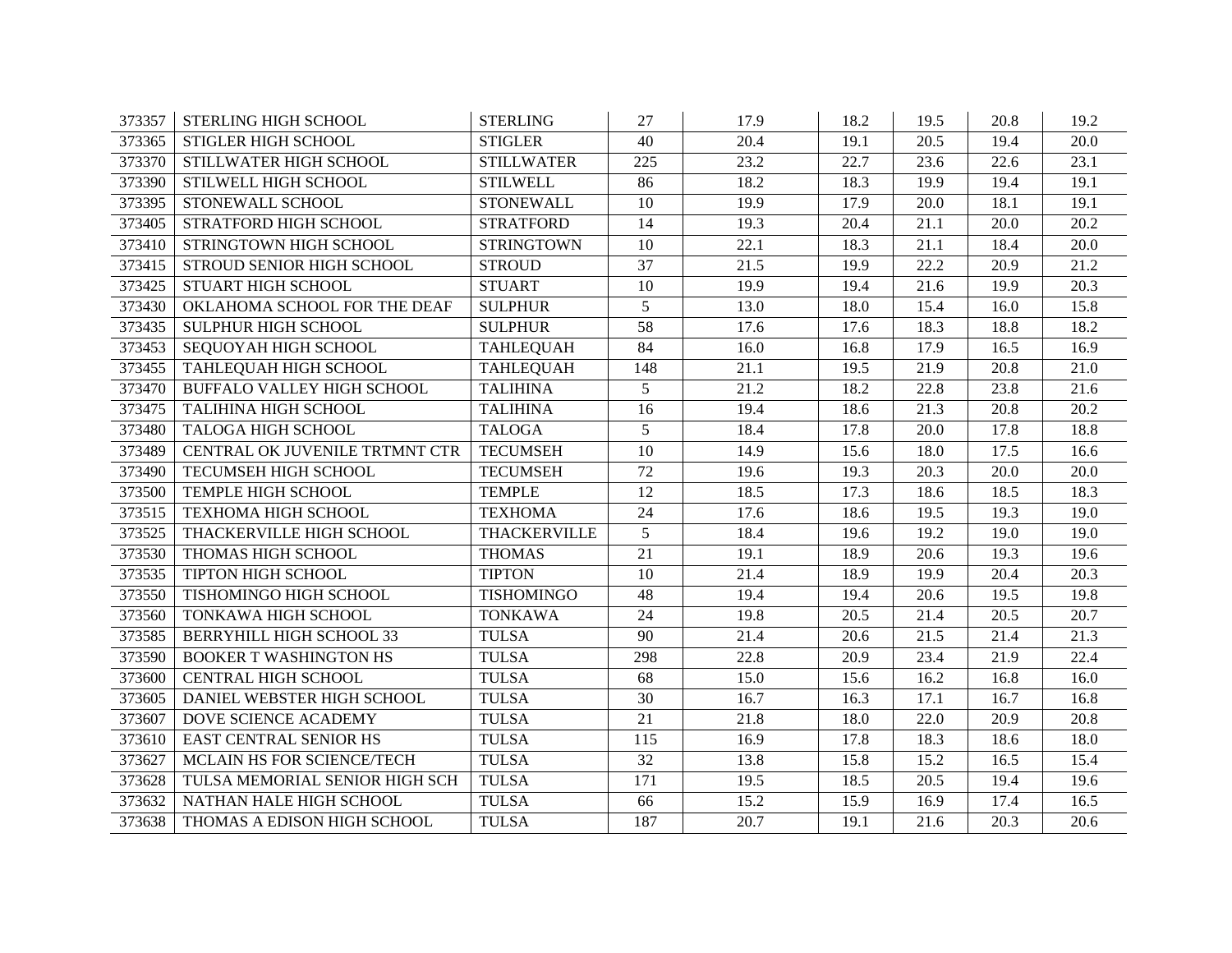| 373640 | WILL ROGERS HIGH SCHOOL        | <b>TULSA</b>                   | 113             | 14.1 | 15.4 | 15.9 | 15.9              | 15.4 |
|--------|--------------------------------|--------------------------------|-----------------|------|------|------|-------------------|------|
| 373645 | <b>TUPELO HIGH SCHOOL</b>      | <b>TUPELO</b>                  | 16              | 16.1 | 17.5 | 18.3 | 18.6              | 17.6 |
| 373647 | TULSA SCH OF ARTS AND SCIENCES | <b>TULSA</b>                   | 60              | 24.5 | 21.9 | 24.7 | 22.5              | 23.5 |
| 373650 | TURPIN HIGH SCHOOL             | <b>TURPIN</b>                  | 21              | 20.4 | 18.8 | 22.1 | 20.1              | 20.5 |
| 373655 | TUSHKA PUBLIC SCHOOL           | <b>ATOKA</b>                   | 34              | 20.4 | 19.1 | 21.2 | 19.7              | 20.3 |
| 373670 | TUTTLE HIGH SCHOOL             | <b>TUTTLE</b>                  | 91              | 18.8 | 18.5 | 20.3 | 19.9              | 19.5 |
| 373675 | <b>TYRONE HIGH SCHOOL</b>      | <b>TYRONE</b>                  | 6               | 19.3 | 18.0 | 19.2 | 19.8              | 19.2 |
| 373680 | UNION CITY HIGH SCHOOL         | <b>UNION CITY</b>              | 19              | 19.4 | 18.8 | 19.8 | 18.9              | 19.4 |
| 373695 | <b>VALLIANT HIGH SCHOOL</b>    | <b>VALLIANT</b>                | 52              | 19.8 | 18.8 | 20.8 | 20.2              | 20.0 |
| 373700 | <b>VANOSS HIGH SCHOOL</b>      | <b>ADA</b>                     | 8               | 17.3 | 18.0 | 19.9 | 18.6              | 18.6 |
| 373705 | VELMA ALMA HIGH SCHOOL         | <b>VELMA</b>                   | $\overline{32}$ | 18.9 | 18.4 | 19.3 | 19.9              | 19.3 |
| 373715 | VERDEN HIGH SCHOOL             | <b>VERDEN</b>                  | 17              | 18.5 | 19.6 | 18.9 | 19.6              | 19.4 |
| 373725 | VIAN HIGH SCHOOL               | <b>VIAN</b>                    | 36              | 17.9 | 16.7 | 19.4 | 17.9              | 18.1 |
| 373730 | VICI HIGH SCHOOL               | <b>VICI</b>                    | 16              | 18.4 | 18.3 | 22.3 | $\overline{20.2}$ | 19.8 |
| 373747 | VINITA HIGH SCHOOL             | <b>VINITA</b>                  | 72              | 20.2 | 18.8 | 21.4 | 19.7              | 20.2 |
| 373748 | WHITE OAK HIGH SCHOOL          | <b>VINITA</b>                  | 6               | 14.7 | 16.8 | 15.5 | 18.2              | 16.5 |
| 373755 | <b>WAGONER HIGH SCHOOL</b>     | <b>WAGONER</b>                 | 76              | 20.3 | 19.3 | 21.3 | 20.5              | 20.5 |
| 373780 | WALTERS HIGH SCHOOL            | <b>WALTERS</b>                 | 33              | 19.4 | 18.9 | 20.9 | 20.7              | 20.1 |
| 373785 | WANETTE HIGH SCHOOL            | <b>WANETTE</b>                 | 14              | 13.3 | 16.2 | 15.6 | 14.9              | 15.1 |
| 373795 | WAPANUCKA HIGH SCHOOL          | <b>WAPANUCKA</b>               | 11              | 19.3 | 18.1 | 20.9 | 19.3              | 19.5 |
| 373800 | <b>WARNER HIGH SCHOOL</b>      | <b>WARNER</b>                  | 31              | 18.7 | 18.4 | 19.8 | 18.6              | 19.0 |
| 373805 | WASHINGTON HIGH SCHOOL         | <b>WASHINGTON</b>              | 40              | 19.3 | 19.1 | 20.9 | 20.3              | 20.1 |
| 373815 | WATONGA HIGH SCHOOL            | <b>WATONGA</b>                 | 39              | 18.6 | 19.2 | 20.6 | 19.6              | 19.6 |
| 373820 | WATTS HIGH SCHOOL              | <b>WATTS</b>                   | 20              | 16.4 | 16.6 | 16.9 | 17.9              | 17.1 |
| 373825 | <b>WAUKOMIS HIGH SCHOOL</b>    | <b>WAUKOMIS</b>                | 16              | 19.9 | 19.6 | 22.3 | $\overline{20.3}$ | 20.6 |
| 373830 | PIONEER HIGH SCHOOL            | <b>WAUKOMIS</b>                | $\overline{21}$ | 19.8 | 19.0 | 20.1 | 19.7              | 19.7 |
| 373837 | WAURIKA HIGH SCHOOL            | <b>WAURIKA</b>                 | 12              | 18.2 | 18.8 | 19.7 | 19.3              | 19.1 |
| 373840 | WAYNE HIGH SCHOOL              | <b>WAYNE</b>                   | 26              | 17.9 | 17.1 | 18.7 | 17.8              | 18.0 |
| 373845 | WAYNOKA HIGH SCHOOL            | <b>WAYNOKA</b>                 | 10              | 16.3 | 18.6 | 15.9 | 17.3              | 17.2 |
| 373850 | WEATHERFORD HIGH SCHOOL        | <b>WEATHERFORD</b>             | 91              | 20.5 | 20.1 | 22.3 | 20.3              | 20.9 |
| 373855 | WEBBERS FALLS SR HIGH SCHOOL   | <b>WEBBERS</b><br><b>FALLS</b> | 6               | 18.2 | 18.7 | 20.2 | 20.7              | 19.7 |
| 373860 | WELCH HIGH SCHOOL              | <b>WELCH</b>                   | 16              | 18.7 | 19.6 | 19.6 | 21.3              | 19.8 |
| 373870 | <b>GRAHAM HIGH SCHOOL</b>      | WELEETKA                       | 8               | 14.9 | 15.4 | 14.9 | 16.9              | 15.6 |
| 373875 | <b>WELEETKA SCHOOLS</b>        | <b>WELEETKA</b>                | 29              | 18.1 | 18.3 | 19.8 | 19.4              | 19.0 |